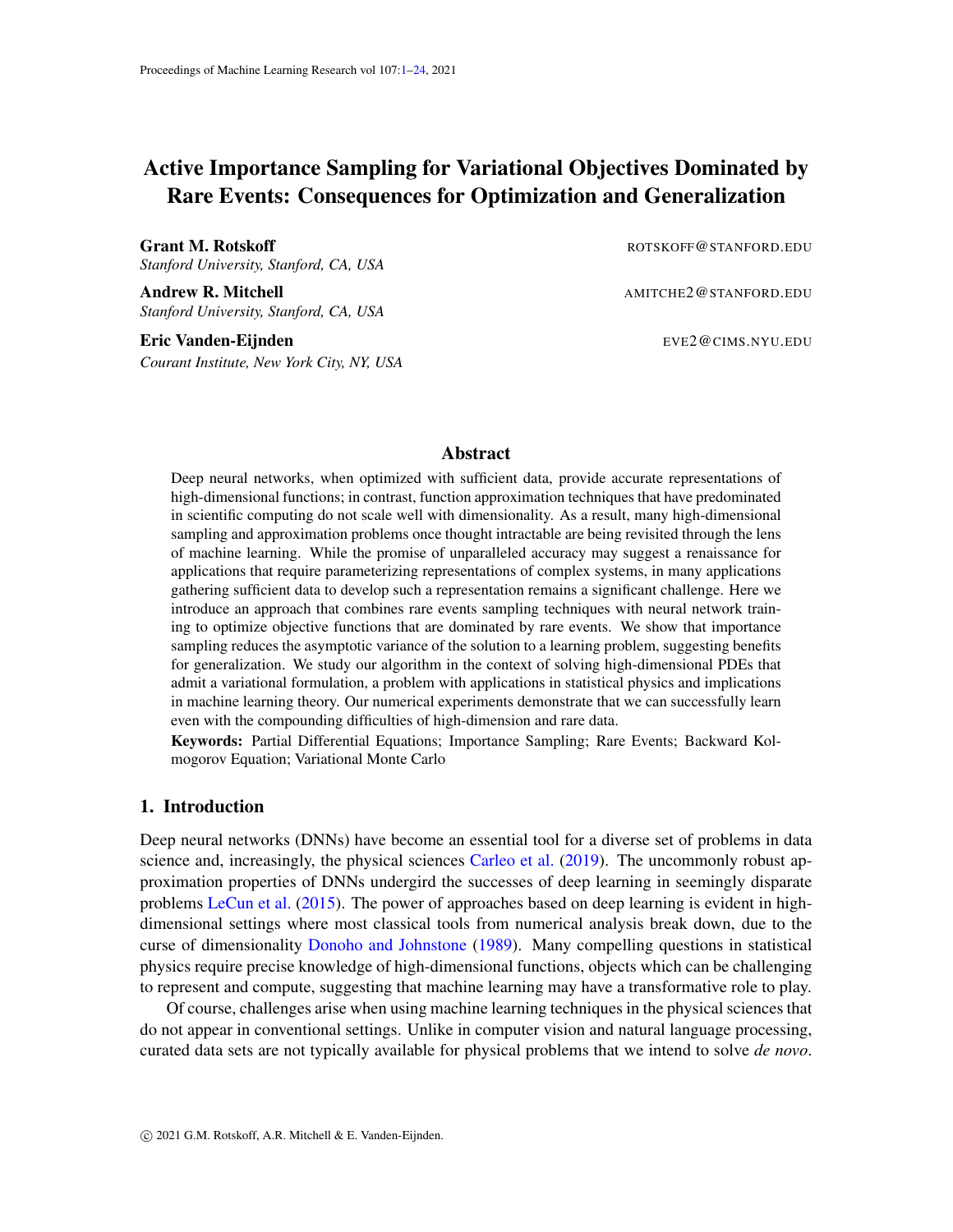As a result, we must generate the data either experimentally or computationally that we use to train our models.

Of particular interest in this context are problems involving high-dimensional partial differential equations (PDE) that can be formulated as variational minimization problems. Many PDEs of interest in statistical mechanics and quantum mechanics admit such a variational principle, and they lend themselves naturally to solution by machine learning techniques since the objective function can serve as a loss to train a neural network used to represent the solution. How to generate data to evaluate this objective constitutes, perhaps, the core challenge in problems of this type because the data that dominates the objective may be rare if sampled naively. In this work, we address this sampling problem.

Neural networks for variational PDEs. Consider a PDE whose solution can be found via the minimization problem

<span id="page-1-0"></span>
$$
\min_{f \in \mathcal{F}} I(f) \tag{1}
$$

Here

<span id="page-1-1"></span>
$$
f(f) = \int L(\boldsymbol{x}, f) d\nu(\boldsymbol{x}), \qquad (2)
$$

where <sup>d</sup>,  $\nu$  is some positive measure, and  $\mathcal{L}(\mathbf{x}, f)$  is some Lagrangian depending on  $\mathbf{x}$  as well as f and its derivatives: Typical examples are

<span id="page-1-3"></span>
$$
\mathcal{L}(\boldsymbol{x},f) = \frac{1}{2}j\Gamma\,f(\boldsymbol{x})j^2 + V(\boldsymbol{x})jf(\boldsymbol{x})j^2, \qquad d\nu(\boldsymbol{x}) = d\boldsymbol{x}, \tag{3}
$$

where  $V : \cup \cup \cap$  R is some potential, which gives the time-independent Schrödinger equation if we impose  $\int$   $jf(x)/^2 dx = 1$ , or

<span id="page-1-2"></span>
$$
\mathcal{L}(\boldsymbol{x},f) = \frac{1}{2}j\Gamma\,f(\boldsymbol{x})j^2, \qquad d\nu(\boldsymbol{x}) = e^{-\beta V(\boldsymbol{x})}d\boldsymbol{x} \qquad (\beta > 0)
$$
\n(4)

which gives the time-independent backward Kolomogorov equation if we impose some boundary conditions.

Variational Monte Carlo (VMC) procedures [Toulouse et al.](#page-18-0) [\(2016\)](#page-18-0) have been used to compute solutions to PDEs that admit this formulation. In this context, solutions are often computed using the Ritz method, which essentially amounts to optimizing the weights of specified, hand-chosen basis elements. Methods based on neural networks [Eigel et al.](#page-16-2) [\(2019\)](#page-16-2); [E and Yu](#page-16-3) [\(2017\)](#page-16-3) offer an alternative to VMC which may need less *a priori* information about the solution by relying on the approximation power of these networks.

Data acquisition and importance sampling. Training a neural network to represent the solution of the PDE by minimizing [\(1\)](#page-1-0) requires estimating the integral [\(2\)](#page-1-1). Because there is no data set given beforehand, the most straightforward implementation samples data points on from the measure  $\nu$ properly normalized. While natural, this approach is by no means optimal and it could even fail if the expectation of  $\mathcal{L}(\mathbf{x}, f)$  is dominated by events that are rare on  $\nu$ : a simple example illustrating this point is shown in Fig. [1.](#page-2-0) If is high dimensional, the variance of a simple estimator using unbiased samples from  $\nu$  will typically be large compared to its mean squared, and some form of importance sampling will therefore be required. If we were interested in estimating the loss  $I(f)$ , it is wellknown that the optimal way to draw samples would be to use the reweighted measure  $d\nu(x)$  =  $I^{-1}(f)/\mathcal{L}(\mathbf{x},f)/d\nu(\mathbf{x})$  and reweight the samples consistently using  $I(f)/\mathcal{L}(\mathbf{x},f)/^{-1}$  [Awad et al.](#page-15-0)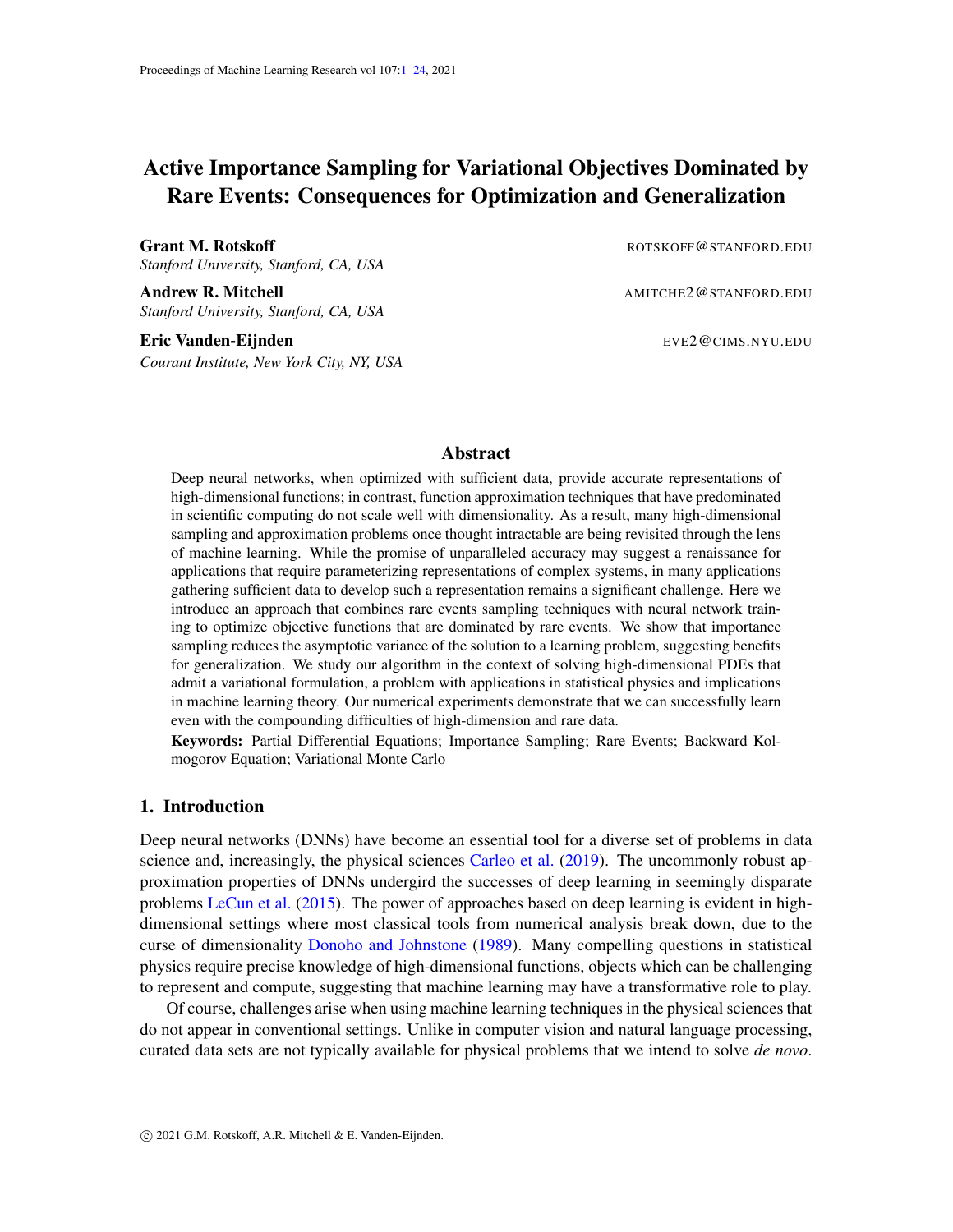

<span id="page-2-0"></span>Figure 1: Simple illustrative example where the objective  $I(q) = \int_{x_1}^{x_2} \int q'(x) \cdot \int_{-\infty}^{\infty} e^{-\beta V(x)} dx$ , with  $V(x) = (1$  $(2)^2 + x/10$ ,  $\beta = 8$ , and  $x_1$ ,  $x_2$  at the minima of  $V(x)$ , is minimized over sigmoid functions with two parameters  $a$  and  $b$ , controlling respectively their location and width  $-$  in this example, functions of this type do a good job at capturing the minimizer if  $\alpha$  and  $\beta$  are properly are adjusted. Top left panel: the minimizers of the population and the empirical losses are compared to the actual solution; top right panel: the histogram of the data acquired by drawing  $10<sup>4</sup>$  independent samples (shown as circles) from the Gibbs distribution restricted on  $x \nightharpoonup [x_1, x_2]$  is compared to the exact density; bottom panels: the population loss (left) is compared to the empirical loss (right) estimated on the data. Because the data is somewhat sparse near the maximum of  $V(x)$ that dominates the objective, the empirical loss does a bad job at capturing the features of the population loss – note in particular the different scale and the added ruggedness in the empirical loss. As a result, the function optimized over this empirical loss differs significantly from the minimizer of the population loss that approximates the exact solution well, leading to a large generalization error. Note that here we sampled the measure and identified the minimizers by brute-force: in more complicated situations there is the added difficulty of performing this sampling, and minimizing the empirical loss by SGD. For more details on this example, see Appendix [A](#page-19-0)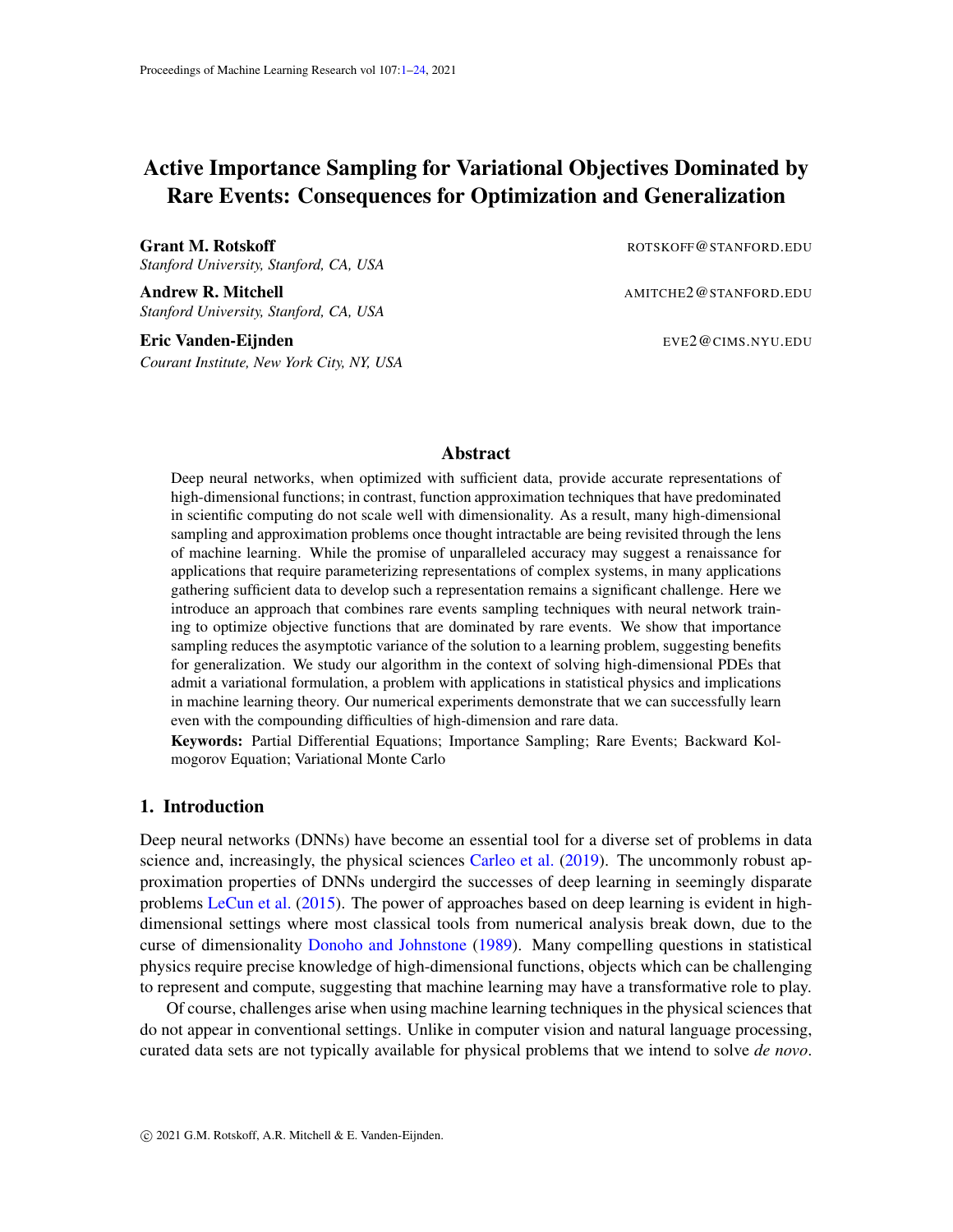[\(2013\)](#page-15-0). The difficulties with this approach are that the reweighted measure  $\nu$  may not be easy to sample, and the reweighting factor involves the unknown value  $I(f)$ .

We show below that an importance sampling strategy can, however, be applied to reduce the variance of the estimator for the loss (as our training procedure relies on data generated at every training step) associated with variational problems of the type [\(1\)](#page-1-0). We carry this out using umbrella sampling combined with replica exchange. These methods are widely used in applications from statistical mechanics because they offer a remedy to the problem of an objective dominated by rare data, but they are often rendered intractable becuase their practical design requires precise knowledge about where and how to sample. In our context, however, we can use the current estimate of the solution to inform and enhance the sampling in regions of the domain that contribute to the objective. The efficiency of such *active* learning approaches will be demonstrated below.

Reactive events and committor. As a specific application of practical interest that illustrates the general issues outlined above, we will focus on optimizing an objective of type [\(4\)](#page-1-2) for a target function known as the "committor function," or committor in short. The committor is useful to identify reaction pathways and sample reactive trajectories in problems displaying metastability, a central question in statistical mechanics with decades of work behind it. In this context, the committor describes the probability that a configuration will "react", by transiting from one metastable basin to another under the stochastic dynamics of the system under consideration. Parameterizing the committor accurately (as many functions related to rare transitions in applications in condensed matter physics) requires samples from configurations that are rare under the Boltzmann distribution, a fact emphasized by the ubiquity of importance sampling methods for free energy calculations. With this in mind, calculating the committor epitomizes why a naive sampling strategy will not succeed in general and importance sampling is necessary.

Related works. Importance sampling and other variance reduction techniques have appeared in a variety of contexts in machine learning. [Csiba and Richtarik](#page-16-4) [\(2018\)](#page-16-4) described and analyzed an algorithm that does importance sampling of the training set to adaptively select minibatches and accelerate gradient descent. Their work formalizes an approach, represented in a large body of work [Nesterov](#page-18-1) [\(2012\)](#page-18-1); [Roux et al.](#page-18-2) [\(2012\)](#page-18-2); [Johnson and Zhang](#page-17-1) [\(2013\)](#page-17-1), that aims to reduce the variance in the gradients when optimizing using stochastic gradient descent. In a separate line of inquiry, [Fan](#page-16-5) [et al.](#page-16-5) [\(2010\)](#page-16-5) uses importance sampling to perform approximate Bayesian inference in continuous time Bayesian networks. Our setting differs substantially from these works, as we are principally concerned with problems in which the data set is sampled on-the-fly from a Boltzmann distribution. Furthermore, we require importance sampling for the learning to be tractable at all, whereas the aforementioned works seek to accelerate optimization in otherwise tractable learning problems. Our theoretical results suggest that these previously studied approaches benefit generalization.

Our work parallels a line of inquiry in the Quantum Monte Carlo literature which has demon-strated the utility of neural network ansatze for electronic structure problems [Han et al.](#page-17-2) [\(2019\)](#page-17-2); [Hermann et al.](#page-17-3) [\(2020\)](#page-18-3); [Pfau et al.](#page-18-3) (2020). Though the physical setting is quite different from the one we consider here, these works also rely on a strategy in which the data is collected online and there is feedback between training and data collection. Regarding the application to metastability, transition path sampling methods are perhaps the most closely related to our approach [Bolhuis et al.](#page-15-1) [\(2002\)](#page-15-1); [Maragliano et al.](#page-18-4) [\(2006\)](#page-18-4); [E et al.](#page-16-6) [\(2005\)](#page-16-6). Our applications are heavily influenced by the perspective of potential theory [Bovier et al.](#page-16-7) [\(2002\)](#page-16-7) and transition path theory [E and Vanden-Eijnden](#page-16-8) [\(2006,](#page-16-8) [2010\)](#page-16-9), which use the notion of the committor function (discussed in detail below) to charac-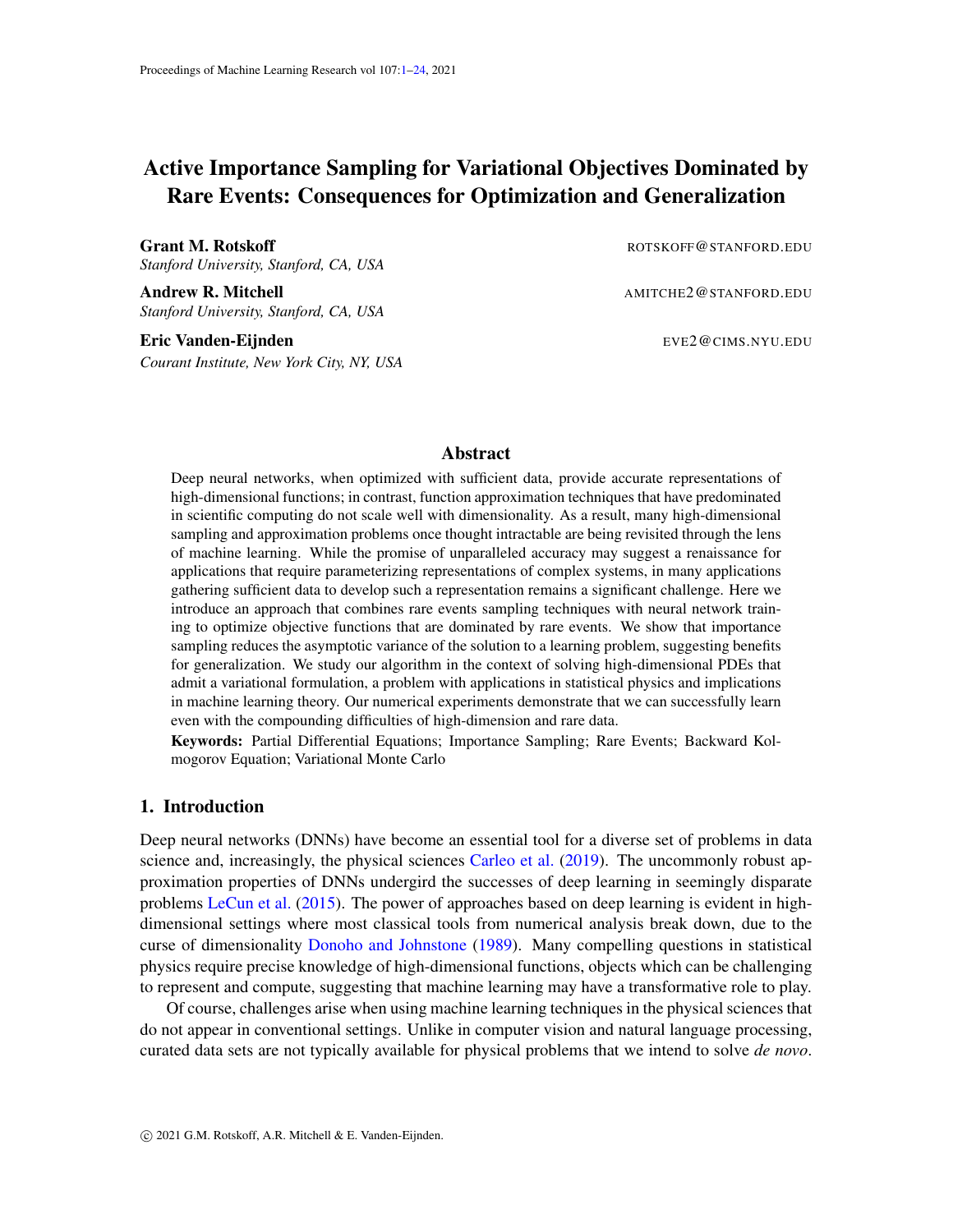terize metastability. [Khoo et al.](#page-17-4) [\(2018\)](#page-17-4) first considered the problem of learning committor functions from the perspective of solving high-dimensional PDEs but did not address the sampling issues that can arise in computing the objective. Our approach most closely follows that of [Li et al.](#page-17-5) [\(2019\)](#page-17-5), who also examined the problem of optimizing a representation of the committor using neural networks on low-dimensional landscapes. Our work extends this approach in several important ways: first, our algorithm uses an *active* approach—the importance sampling directly uses the committor function meaning that there is feedback between the optimization and the data collection. In high-dimensional systems in which selecting a reaction coordinate presents a challenging design problem, our approach is crucial for effective sampling because we avoid explicitly constructing a reaction coordinate.

Main contributions. First, under very general assumptions, we show that importance sampling asymptotically improves the generalization error. Next, we describe an algorithm for *active* importance sampling that enables variance reduction for the estimator of the loss function, even in high-dimensional settings. Finally, we demonstrate numerically that this algorithm performs well both on low and high-dimensional examples and that, even when the total amount of data is fixed, optimizing the variational objective fails when importance sampling is not used.

## <span id="page-4-1"></span>2. Online learning and generalization error

Suppose we parametrize the function  $f$  entering the objective function in  $(1)$  using a neural network, i.e. we set  $f(x) = f(x, \theta)$ , where  $f(\theta, \theta)$  is the network output and  $\theta \geq R^N$  collectively denotes all the parameters entering this network. This turns [\(1\)](#page-1-0) into an objective function for the parameters  $\theta$ :

$$
L(\boldsymbol{\theta}) = I(f(\cdot,\boldsymbol{\theta})) = \int \ell(\boldsymbol{x},\boldsymbol{\theta}) d\nu(\boldsymbol{x}) \qquad (5)
$$

where

$$
\ell(\boldsymbol{x},\boldsymbol{\theta}) = \mathcal{L}(\boldsymbol{x},f(\cdot,\boldsymbol{\theta})) \tag{6}
$$

In the jargon of machine learning,  $L(\theta)$  is called the population loss or risk, and in practice, it must be estimated using an empirical estimate. The simplest choice for the empirical loss is

$$
L_n(\boldsymbol{\theta}) = \frac{1}{n} \sum_{i=1}^n \ell(\boldsymbol{x}_i, \boldsymbol{\theta})
$$
\n(7)

where  $\hat{r}x_i g_{i=1}^n$  are *iid* drawn from  $\nu$  (assuming this positive measure is normalized). This offers the possibility to optimize the parameters  $\theta$  by gradient descent (GD), i.e. using

<span id="page-4-0"></span>
$$
\boldsymbol{\theta}^{k+1} = \boldsymbol{\theta}^k \quad \alpha \cap \boldsymbol{\theta} L_n(\boldsymbol{\theta}^k), \qquad k = 0, 1, 2, \dots \tag{8}
$$

where  $\theta^k$  denote the successive updates of the parameters starting from some initial  $\theta^0$  and  $\alpha > 0$ is some time step (learning rate). In situations in which no data set is available beforehand, it is customary to use online learning, i.e. to generate new independent batches of data  $f_{x_i}g_{i=1}^n$  after each (or a few) step(s) of the GD update. In [\(8\)](#page-4-0): each  $\hat{r}x_i\hat{g}_{i=1}^n$  is called a minibatch, and the update in [\(8\)](#page-4-0) is the widely used stochastic gradient descent (SGD) algorithm.

In this setup, the main issue becomes how to assess the quality of an approximation of the minimizer(s) of the population risk that we obtain using SGD. To phrase this question more precisely,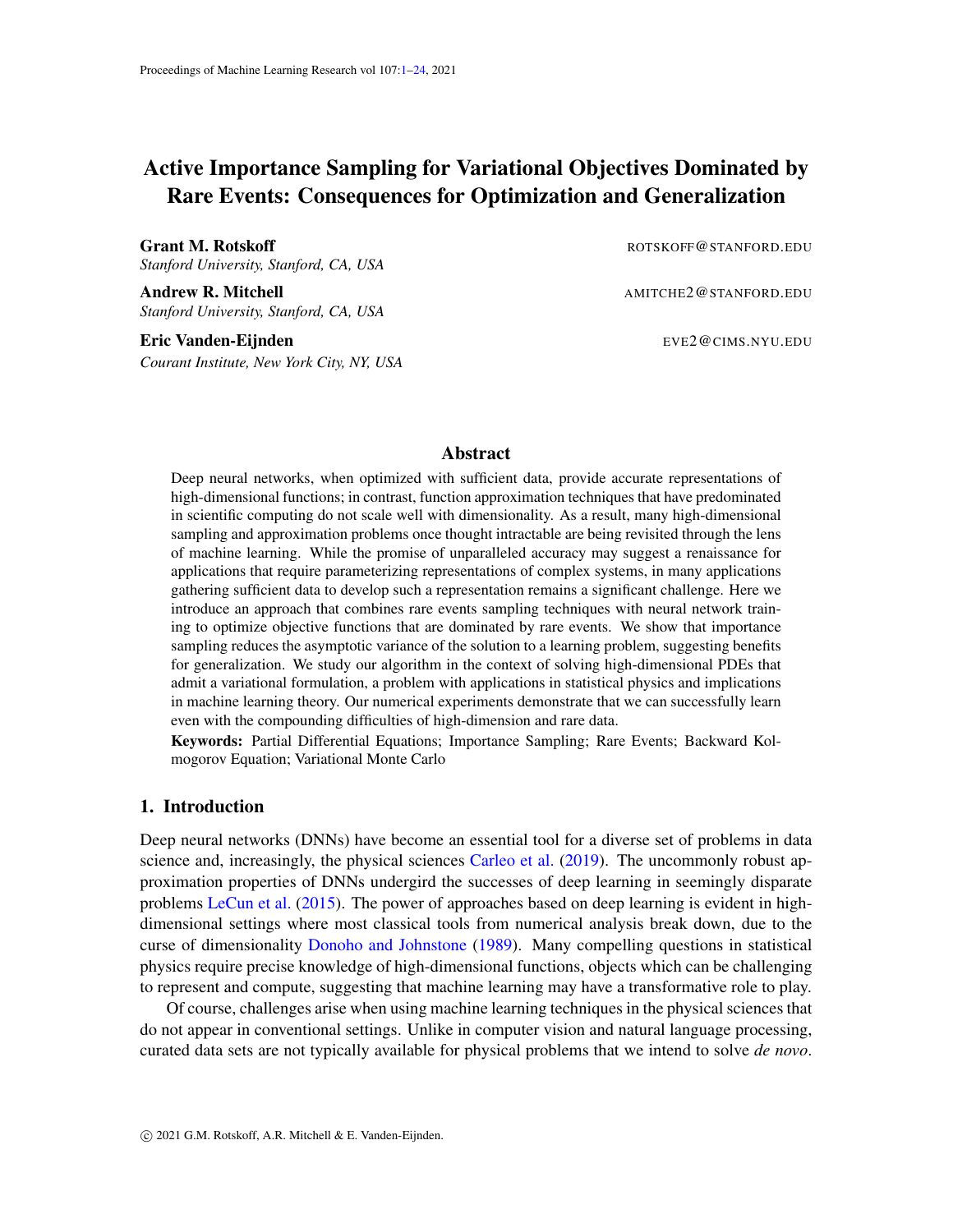let us denote by  $f\theta^k g_{k \in N_0}$  the successive update of the parameters by GD over the population risk, i.e.

<span id="page-5-0"></span>
$$
\boldsymbol{\theta}^{k+1} = \boldsymbol{\theta}^k \quad \alpha \cap \boldsymbol{\theta} L(\boldsymbol{\theta}^k), \qquad k = 0, 1, 2, \dots \tag{9}
$$

Let us assume that: Given some initial value  $\theta^0$ , the GD update in [\(9\)](#page-5-0) converges towards a local minimizer of the population risk,  $\pmb{\theta}^* = \lim_{k \to \infty} \pmb{\theta}^k$ , satisfying

<span id="page-5-5"></span>
$$
\Gamma_{\theta}L(\theta^*) = 0, \qquad H^* = \Gamma_{\theta} \Gamma_{\theta}L(\theta^*) \quad \text{is positive-definite}
$$
 (10)

Note that this assumption does not specify how good the local minimizer  $\theta^*$  is (i.e. how close  $L(\theta^*)$  is from min<sub> $\theta$ </sub>  $L(\theta)$ ) but it requires that  $L(\theta)$  be strictly convex in the vicinity of  $\theta^*$ . Similar assumptions have been used to study SGD as variational inference [Mandt et al.](#page-17-6) [\(2017\)](#page-17-6). This assumption implies:

<span id="page-5-2"></span>**Proposition 1** The sequence  $\tau \theta^k g_{k \in \mathbb{N}_0}$  obtained using the SGD update in [\(8\)](#page-4-0) starting from  $\theta^0 =$  $\boldsymbol{\theta}^0$  and using an independent batch of data  $\lceil \boldsymbol{x}_i\mathcal{G}_{i=1}^n$  drawn from  $\nu$  at every step is such that

<span id="page-5-1"></span>
$$
\lim_{k \to \infty} \lim_{n \to \infty} n \mathbb{E}_D[L(\boldsymbol{\theta}^k) \quad L(\boldsymbol{\theta}^*)] = \frac{1}{2} \alpha \, \text{tr}[C^* H^*] \tag{11}
$$

Here  $\mathsf{E}_D$  denotes expectation over all the batches used to compute the sequence  $\bm{\theta}^k$ , and  $C^*$  is the N N *tensor that solves*

<span id="page-5-4"></span>
$$
H^*C^* + C^*H^* \quad \alpha C^*H^*C^* = B^* \tag{12}
$$

*where*  $B^*$  *is the covariance of*  $\varphi \circ \theta(x, \theta^*)$  *(using*  $\varphi$   $\varphi$   $(L(\theta^*) = 0)$ 

<span id="page-5-3"></span>
$$
B^* = \int \mathcal{L} \theta \ell(x, \theta^*) [\mathcal{L} \theta \ell(x, \theta^*)]^T d\nu(x) \tag{13}
$$

The proof of this proposition is given in Appendix [B.](#page-20-0) Essentially, it amounts to linearizing the sequence  $\tau\bm{\theta}^k g_{k\in\mathbb{N}_0}$  from SGD around  $\tau\bm{\theta}^k g_{k\in\mathbb{N}_0}$  from GD: the resulting sequence is the discretized version of an Ornstein-Ulhenbeck process that can be analyzed exactly.

Even though the statement in [\(11\)](#page-5-1) is only asymptotic in n and k, it suggests that for large k and large  $n$ , we will have

$$
E_D L(\theta^k) = L(\theta^*) + \frac{1}{2}n^{-1}\alpha \operatorname{tr}[C^*H^*] + \text{higher order corrections in } n \tag{14}
$$

Therefore, if we can guarantee that  $\theta^*$  is a good local minimizer of the loss (which has to do with the choice of network architecture and how well-tailored it is to the problem at hand, the choice of the initial  $\theta^0$ , etc.), [\(11\)](#page-5-1) indicates that the error made by learning using SGD rather than GD can be controlled by: (i) increasing the size n of the batches, (ii) decreasing the learning rate  $\alpha$ , or (iii) reducing  $tr[C^*H^*]$ . The first two observations are standard and are at the core of the Robbins-Monro stochastic approximation procedure [Robbins and Monro](#page-18-5) [\(1951\)](#page-18-5). The third observation is also not surprising from the proof of Proposition [1](#page-5-2) which shows that  $n^{-1}\alpha C^*$  is asymptotic covariance of the update  $\theta^k$  from the SGD sequence around its mean  $\theta^k$ .

Interestingly, reducing tr[ $C^*H^*$ ] essentially amounts to reducing tr  $B^*$  with  $B^*$  defined in [\(13\)](#page-5-3). Indeed, to leading order in  $\alpha$ , we see from [\(12\)](#page-5-4) that

$$
\text{tr}[C^*H^*] = \frac{1}{2} \text{tr } B^* + O(\alpha) \tag{15}
$$

Reducing  $tr B^*$  is precisely what we show how to do next using importance sampling.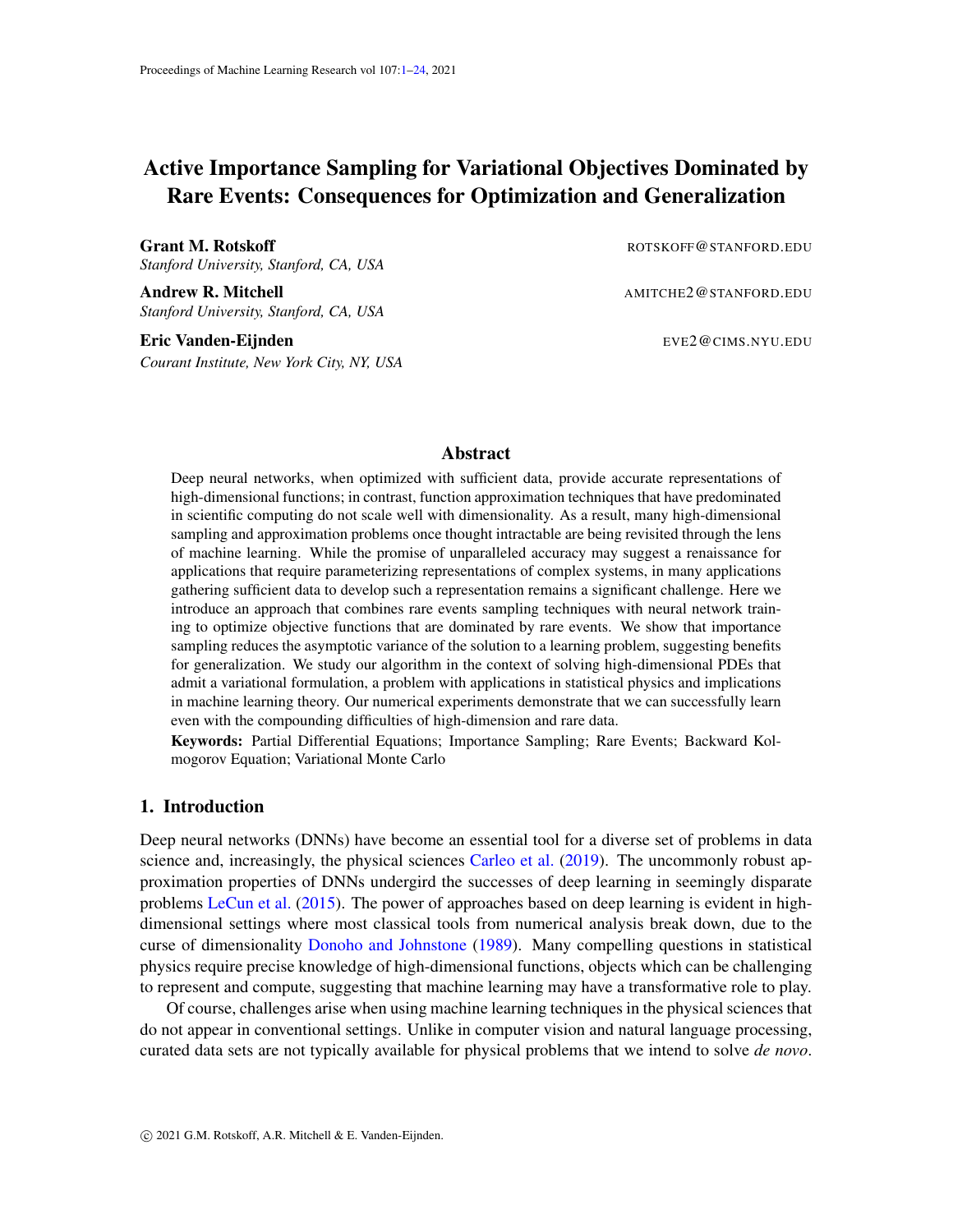

<span id="page-6-0"></span>Figure 2: Simple illustrative experiment; the potential energy function is a 2D mixture of Gaussians and the committor is represented as a single hidden layer neural network. Top (results using our active importance sampling algorithm): Filled contours illustrate the Müller-Brown potential  $(38)$  $(38)$  with the isocommittor lines are shown from white to black. Notably, level set  $q = 0.5$  coincides with the saddle, as expected. Right: We verify that this solution is consistent with the expected committor function by sampling 100 configurations for each window  $0.1, 0.2, \ldots$  and running Langevin trajectories to compute estimate the committor probability. The fraction of trajectories reaching  $B$  before  $A$  is close to the expected value. Bottom: Without importance sampling, the optimization converges to a representation of the committor  $q$  with poor performance. Left: The contours of the committor fail to localize to the transition region. Right: The committor analysis shows that without importance sampling, the results deviate strongly from the expected probabilities.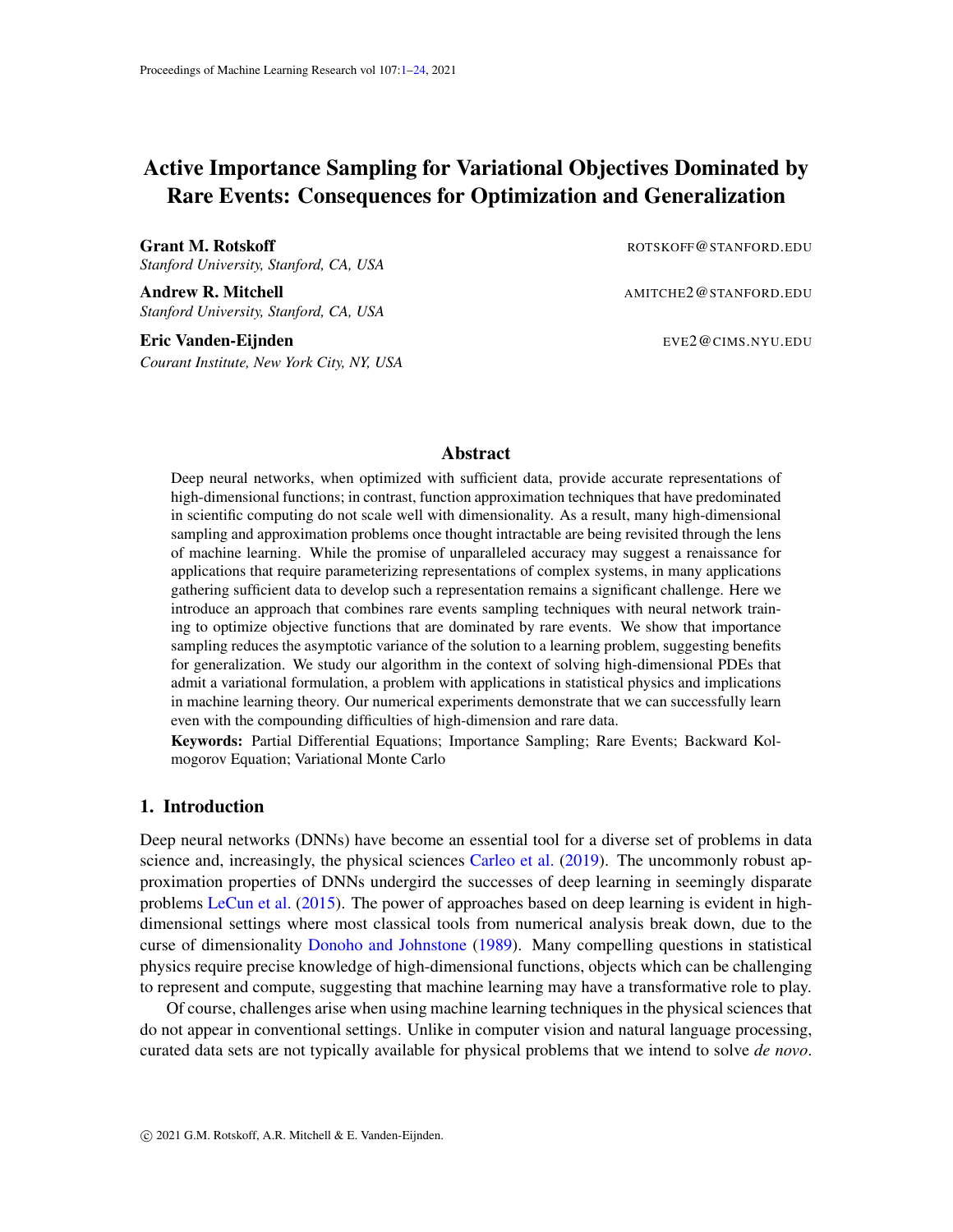# 3. Active learning with umbrella sampling and replica exchange

To reduce the variance of the estimator for  $L$ , we will use an importance sampling strategy that combines umbrella sampling [Torrie and Valleau](#page-18-6) [\(1977\)](#page-18-6) (cf. stratification [Dinner et al.](#page-16-10) [\(2020\)](#page-16-10)) with replica exchange [Swendsen and Wang](#page-18-7) [\(1986\)](#page-18-7); [Fukunishi et al.](#page-17-7) [\(2002\)](#page-17-7). The first method uses windowing functions to enhance the sampling in otherwise rarely sampled regions of the data distribution; the second allows for exchange between these windows to accelerate sampling even further. Both these methods are widely used: the novelty lies in the way we actively define the windowing functions using the current estimate of the target function f by its network representation  $f(\theta, \theta)$ . In Appendix [C](#page-21-0) we discuss an active importance sampling scheme based on direct reweighting which could be used to reduce the variance in the estimate of the gradient of the loss.

#### 3.1. Umbrella sampling

Let us denote these windowing functions as a set of non-negative functions  $W_l(x)$  0 with  $l =$  $1, \ldots, L$  such that

<span id="page-7-3"></span>
$$
\beta x \ 2 \qquad : \quad \sum_{l=1}^{L} W_l(x) = 1, \tag{16}
$$

Given any test function  $\phi$  :  $\theta$  R, we can write

<span id="page-7-2"></span>
$$
\mathsf{E}_{\nu}\phi = \sum_{l=1}^{L} \int_{\mathbb{R}^d} \phi(\boldsymbol{x}) W_l(\boldsymbol{x}) d\nu(\boldsymbol{x}) \sum_{l=1}^{L} w_l \mathsf{E}_l \phi \qquad (17)
$$

where we defined the expectation

$$
E_l \phi = Z_l^{-1} \int_{\mathbb{R}^d} \phi(\boldsymbol{x}) W_l(\boldsymbol{x}) d\nu(\boldsymbol{x}) \quad \text{where} \quad Z_l = \int_{\mathbb{R}^d} W_l(\boldsymbol{x}) d\nu(\boldsymbol{x}) \tag{18}
$$

as well as the weights

$$
w_l = \mathbb{E}_{\nu} W_l. \tag{19}
$$

By choosing  $\phi(x) = W_{l}(\alpha x)$  in this expression, we deduce that the weights satisfy the eigenvalue problem [Thiede et al.](#page-18-8) [\(2016\)](#page-18-8)

<span id="page-7-0"></span>
$$
w_{l^0} = \sum_{l=1}^{L} w_{l} p_{ll^0}, \quad l' = 1, \dots, L, \quad \text{subject to} \quad \sum_{l=1}^{L} w_l = 1, \tag{20}
$$

where we defined

<span id="page-7-1"></span>
$$
p_{ll^{\theta}} = \hbar W_{l^{\theta}} i_l \tag{21}
$$

In practice, we can sample  $Z_l^{-1}W_l(x)d\nu(x)$  by Metropolis-Hastings Monte-Carlo on a potential biased by  $log W_l(x)$  and compute expectations in this ensemble as

$$
\mathsf{E}_{l}\phi\quad \frac{1}{n}\sum_{i=1}^{n}\phi(\boldsymbol{x}_{i,l}),\qquad \boldsymbol{x}_{i,l}\quad Z_{l}^{-1}W_{l}(\boldsymbol{x})d\nu(\boldsymbol{x})\tag{22}
$$

This allows us to estimate  $E_l\phi$  in [\(20\)](#page-7-0) as well as  $p_{ll}\phi$  in [\(21\)](#page-7-1): knowledge of the latter quantity enables us to solve the eigenvalue problem in [\(20\)](#page-7-0) to find the weights  $w_l$ , and finally estimate  $E_{\nu}\phi$  via [\(17\)](#page-7-2).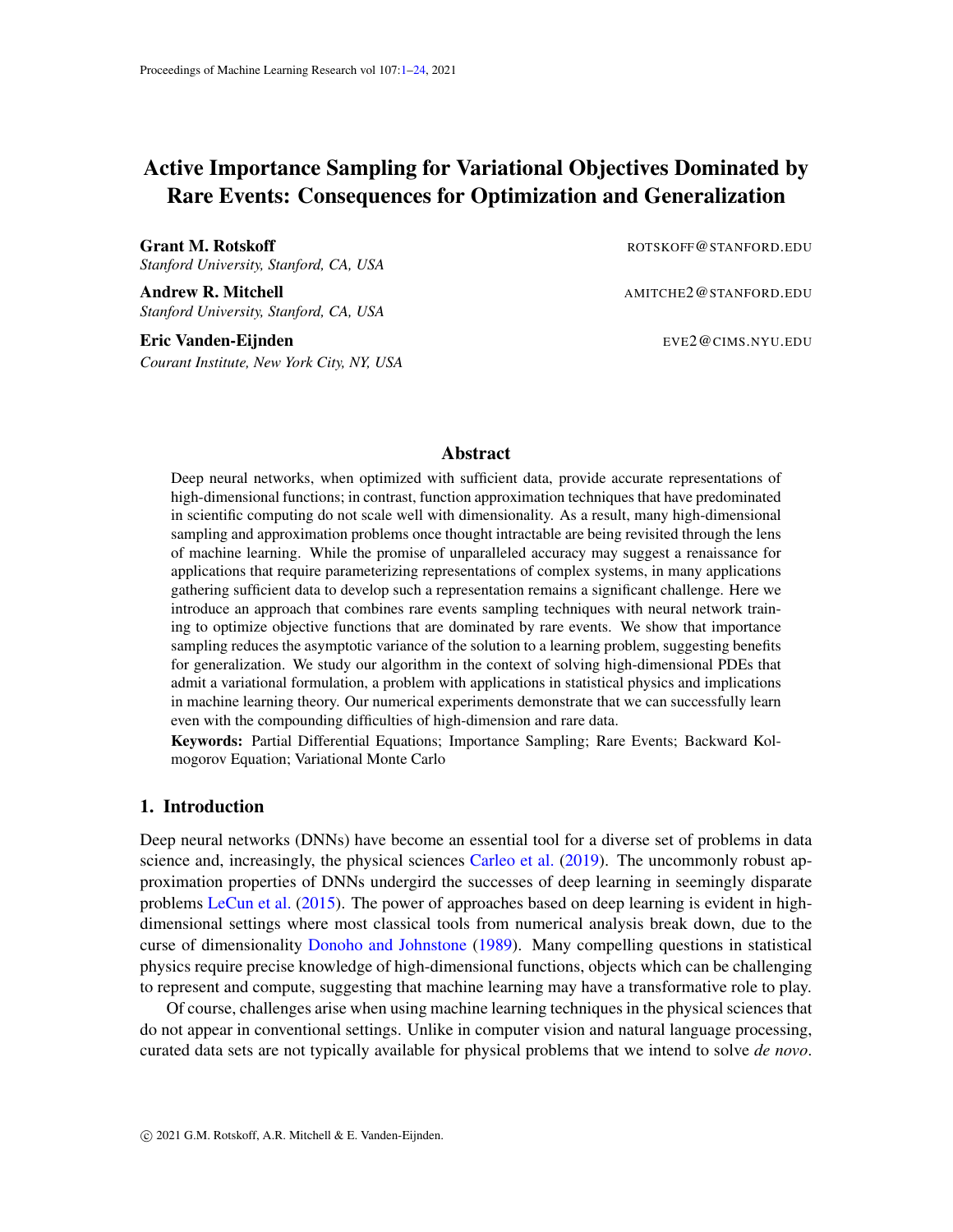## 3.2. Replica Exchange

The sampling can be accelerated by using replica exchange between the ensembles in the different windows, which alleviates potential problems due to metastability within these windows. This amounts to constructing a stochastic process on the extended phase space  $L^L P_L$ , where  $P_L$  is the permutation group of the  $L$  replica, such that its joint equilibrium measure on this extended space is given by

<span id="page-8-0"></span>
$$
d\nu_{\sigma}(dx_1,\ldots,dx_L) = \frac{1}{L!} \prod_{l=1}^L Z_l^{-1} W_{\sigma(l)}(x_l) d\nu(x_l)
$$
\n(23)

where  $\sigma \supseteq P_L$  denotes a permutation of the indices  $f_1, 2, \ldots, Lg$  and  $\sigma(l)$  is the index on which l is mapped by this permutation. A process in detailed-balance with respect to  $\nu_{\sigma}$  can be implemented e.g. in the form of a stochastic switching process [Lu and Vanden-Eijnden](#page-17-8) [\(2019\)](#page-17-8). In practice, we sample the measures  $Z_l^{-1}W_l(x)d\nu(x)$  independently in each windows for intervals of duration  $t_{swap}$ , then attempt to exchange configurations in two windows l and  $m \notin l$  uniformly picked in  $f_1, \ldots, Lg$  and  $f_1, \ldots, Lg_n$  flg respectively, and accept this move with a Metropolis acceptance probability consistent with [\(23\)](#page-8-0). Assuming that  $d\nu(x) = Z^{-1} \exp\left(-V(x)\right) dx$  where  $V : \cup \cup \cup \cup$ is some potential and  $Z = \int \exp(-V(x))dx$ , and denoting  $V_l(x) = V(x)$  log  $W_l(x)$ , this acceptance probability reads

$$
\operatorname{acc}(\boldsymbol{x}_l, \boldsymbol{x}_m) = \min\left[1, \exp\left(-V_l(\boldsymbol{x}_m) - V_m(\boldsymbol{x}_l) + V_l(\boldsymbol{x}_l) + V_m(\boldsymbol{x}_m)\right)\right]. \tag{24}
$$

## 3.3. Adaptive choice of the windows

As of yet, we have not specified the windowing functions  $W_l(x)$ . Because the  $W_l(x)$  determine where the samples concentrate a "good" choice of these functions is crucial for the success of the sampling scheme. Here we propose to make this choice adaptive to the function  $f(x, \theta)$  that is being optimized, by dividing space into regions where  $f(x, \theta)$  takes specific values. To this end, let

$$
\sigma(u) = \frac{1}{1 + e^{-u}}\tag{25}
$$

and given  $u_0 < u_1 < u_2 < \cdots < u_L$  and some  $k > 0$ , define

$$
W_l(\boldsymbol{x}) = \sigma(k(f(\boldsymbol{x}, \boldsymbol{\theta}) \quad u_{l-1})) \quad \sigma(k(f(\boldsymbol{x}, \boldsymbol{\theta}) \quad u_l)), \qquad l = 1, \ldots, L \tag{26}
$$

In the applications considered below f is a probability and hence its range is restricted to [0, 1]. As a result we have

$$
\partial \mathbf{x} \quad 2 \qquad : \quad \sum_{l=1}^{L} W_l(\mathbf{x}) = \sigma \left( k(f(\mathbf{x}, \boldsymbol{\theta}) - u_0) \right) \quad \sigma \left( k(f(\mathbf{x}, \boldsymbol{\theta}) - u_L) \right) \tag{27}
$$
\n
$$
\sigma(-ku_0) \quad \sigma(k(1 - u_L))
$$

That is if we take k large enough and pick  $u_0 = a$  and  $u_L = 1 + a$  with  $a > 0$  such that ka 1, the non-negative functions  $W_l(x)$  can be made to satisfy [\(16\)](#page-7-3) to arbitrary precision exponentially fast in ak. The functions  $W_l(x)$  are also peaked around  $f(x, \theta) = \frac{1}{2}(u_l + u_{l-1})$  which means that by taking enough values of  $u_l$  between  $u_0 = a$  and  $u_l = 1 + a$  we can cover all the range of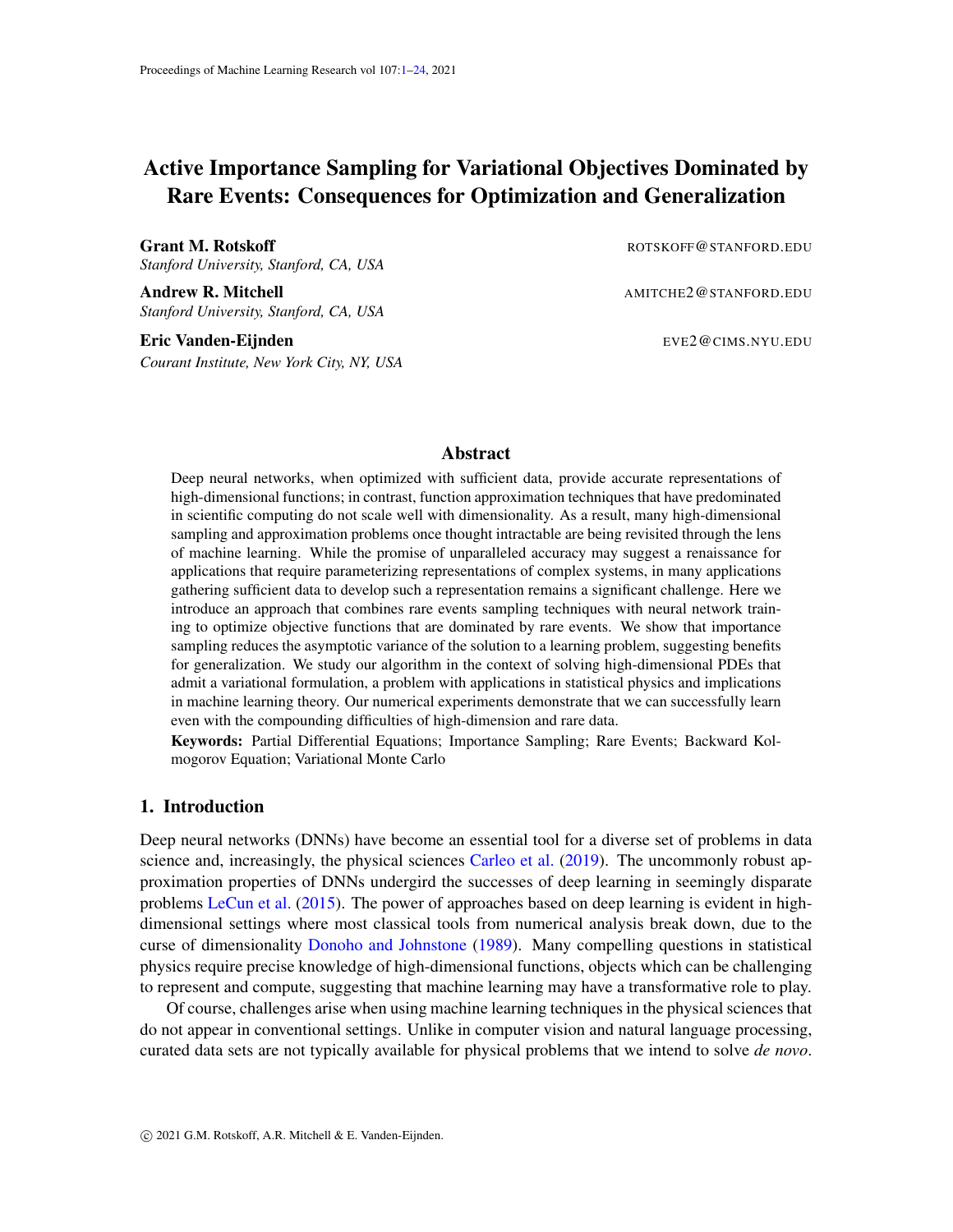Algorithm 1: Importance Sampled Variational Stochastic Gradient Descent.

**Data:** Lagrangian  $\ell(x, \theta) = \mathcal{L}(x, f(\theta))$ , initial  $\theta, n \geq N, L \geq N, \alpha > 0, k > 0$ ,  $u_0 < \ldots < u_L$ . while  $\Gamma_{\theta}L_n(\theta) > \epsilon_{\text{tol}}$  do for  $l = 1, \ldots, L$  do for  $i = 1, \ldots, n$  do Sample  $x_{i,l}$   $Z_l^{-1}W_l(x)d\nu(x);$ Propose replica swaps; end Compute  $p_{l,l^0} = \frac{1}{n}$ n  $\sum_{n=1}^{\infty}$  $i=1$  $W_{l}(\boldsymbol{x}_{i,l})$  for  $l' = 1, \ldots, L$ , and  $\boldsymbol{G}_l[\boldsymbol{\theta}] = \frac{1}{n}$  $\sum_{n=1}^{\infty}$  $i=1$  $\varGamma_{\boldsymbol{\theta}}\ell(\boldsymbol{x}_{i,l}, \boldsymbol{\theta})$ end Solve [\(20\)](#page-7-0) for  $w_l, l = 1, ..., L;$ Compute  $\int \rho L_n(\theta) = \frac{1}{L}$  $\sum$ L  $l=1$  $\bm{G}_l(\bm{\theta})w_l$ Update  $\theta$   $\theta$   $\alpha \theta$ <sub>θ</sub> $L_n(\theta)$ ; end Result: θ

possible values for  $f(x, \theta)$ . The  $u_l$  can be spaced linearly, or, to concentrate sampling near the rapidly varying part of the committor function can be spaced geometrically away from  $u_l = 1/2$ .

An explicit scheme putting these steps together with SGD is described in Algorithm [1,](#page-9-0) where we provide a description of the most straightforward implementation of our approach. Algorithm [1](#page-9-0) is sequential; a version in which we evolve  $x_{i,l}$  and  $\theta$  concurrently would allow for significant wallclock speed-ups.

# <span id="page-9-0"></span>4. Application: High-dimensional Backward Kolmogorov Equations (BKE)

Within the framework of statistical mechanics, the evolution of complex physical systems can be described by probability distributions and expectations that solve partial differential equations like the Fokker-Planck equation or the backward Kolmogorov equation (BKE). Because systems of practical interest are often high-dimensional, these PDEs are typically not solved directly—rather we resort to Monte-Carlo sampling methods or molecular dynamics simulations to estimate the system distribution. Our aim here is to investigate whether we can bypass these sampling methods, and go back to solving the relevant PDEs, using tools from ML.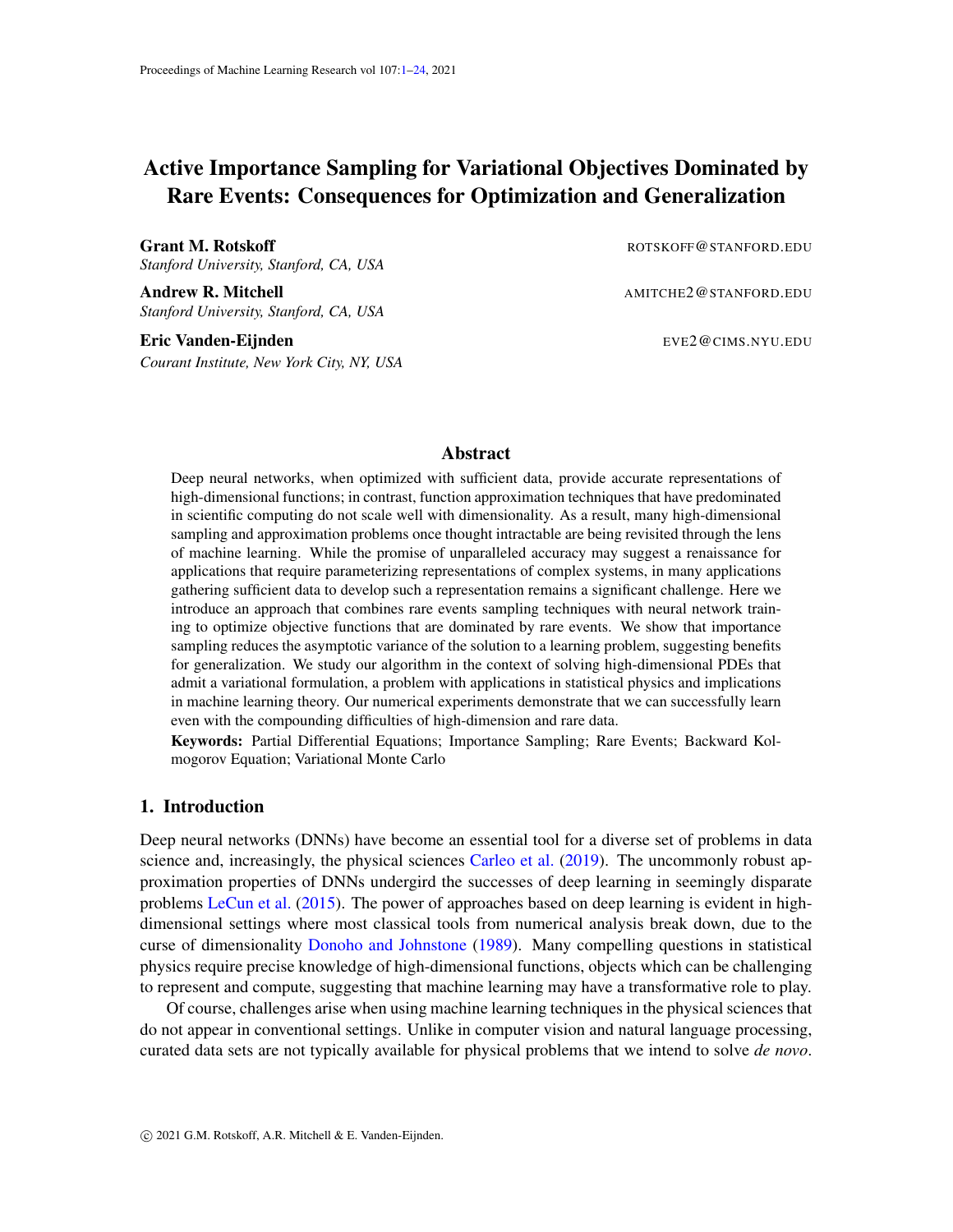## 4.1. The metastability problem

We will focus on one specific problem often encountered in practice: how to analyze the dynamics of systems displaying metastability—i.e. evolution that occurs on a wide range of very different time-scales. Consider in particular a physical system with coordinates  $\mathbf{X}_t \supseteq \mathbb{R}^d$  whose evolution is governed by the Langevin equation

<span id="page-10-0"></span>
$$
d\mathbf{X}_t = \Gamma V(\mathbf{X}_t)dt + \sqrt{2\beta^{-1}}d\mathbf{W}_t.
$$
 (28)

Here  $V : \mathbb{R}^d$  ! [0, 7 ) is a potential energy function,  $\beta > 0$ , which controls the magnitude of the fluctuations, is typically interpreted as the inverse temperature in physical systems, and  $W_t$ is a Wiener process. This dynamics, or its variant with momentum included, is ubiquitously used to model molecular dynamics in the condensed phase but has also been proposed as a heuristic model for stochastic optimization methods like SGD [Yaida](#page-18-9) [\(2018\)](#page-18-9) and sampling-based optimization schemes [Ma et al.](#page-17-9) [\(2019\)](#page-17-9).

In the context of a system with a dynamics governed by  $(28)$ , metastability arises when the system remains confined in some region of its phase space for very long periods of time and seldom makes a transition to another such region. In general, it is not possible to directly observe the transitions between these metastable states using trajectories generated by  $(28)$  because the state space is very high dimensional in nontrivial cases and these transitions are by definition very infrequent.

Solving a high-dimensional PDE offers an alternative, in principle. Indeed metastability can be characterized mathematically as the property that the spectrum of the infinitesimal generator associated with [\(28\)](#page-10-0) has a "spectral gap" between a set of low-lying eigenvalues with small magnitude compared to the rest of them—these low lying eigenvalues specify the rates of transition between metastable states, while the associated eigenfunctions describe their mechanism [Bovier et al.](#page-16-7) [\(2002\)](#page-16-7); [Gaveau and Schulman](#page-17-10) [\(1998\)](#page-17-10). The eigenvalue/eigenfunction pairs solve the minimization problem

<span id="page-10-1"></span>
$$
\lambda_k = \min_{\varphi} Z^{-1} \int_{\mathbb{R}^d} j r \, \varphi_k(\boldsymbol{x}) j^2 e^{-\beta V(\boldsymbol{x})} d\boldsymbol{x}, \qquad k \, 2 \, \mathbb{N}_0 \tag{29}
$$

where  $Z = \int_{\mathbb{R}^d} e^{-\beta V(x)} dx$  and successive eigenfunctions are obtained by requiring that they be orthonormal to the previous ones: starting from  $\varphi_0 = 1$  with  $\lambda_0 = 0$ , for  $k \geq N$ , we impose

$$
Z^{-1}\int_{\mathbb{R}^d}\varphi_k(\boldsymbol{x})\varphi_{k^0}(\boldsymbol{x})e^{-\beta V(\boldsymbol{x})}d\boldsymbol{x}=\delta_{k,k^0} \text{ for } k'=0,\ldots,k
$$
 (30)

This gives  $0 = \lambda_0 < \lambda_1$ 

While the minimization problem in  $(29)$  fits the framework of  $(1)$ , in complex systems there may be hundreds or thousands of metastable states, and only a few of them are actually relevant [Cameron](#page-16-11) [and Vanden-Eijnden](#page-16-11) [\(2014\)](#page-16-11). In this context, it is preferable to focus on one transition of interest at a time. This can be achieved using the potential theoretic framework to metastability [Bovier et al.](#page-16-7) [\(2002\)](#page-16-7); [Bovier](#page-16-12) [\(2006\)](#page-16-12) or transition path theory (TPT) [E and Vanden-Eijnden](#page-16-8) [\(2006,](#page-16-8) [2010\)](#page-16-9), and this is the approach we will focus on next.

## 4.2. Potential approach via BKE

Suppose we want to quantify the average rate and mechanism by which the solution to the Langevin equation [\(28\)](#page-10-0) makes a transition from a state  $A$  $d$  to a distinct state  $B \t R^d$ . This can be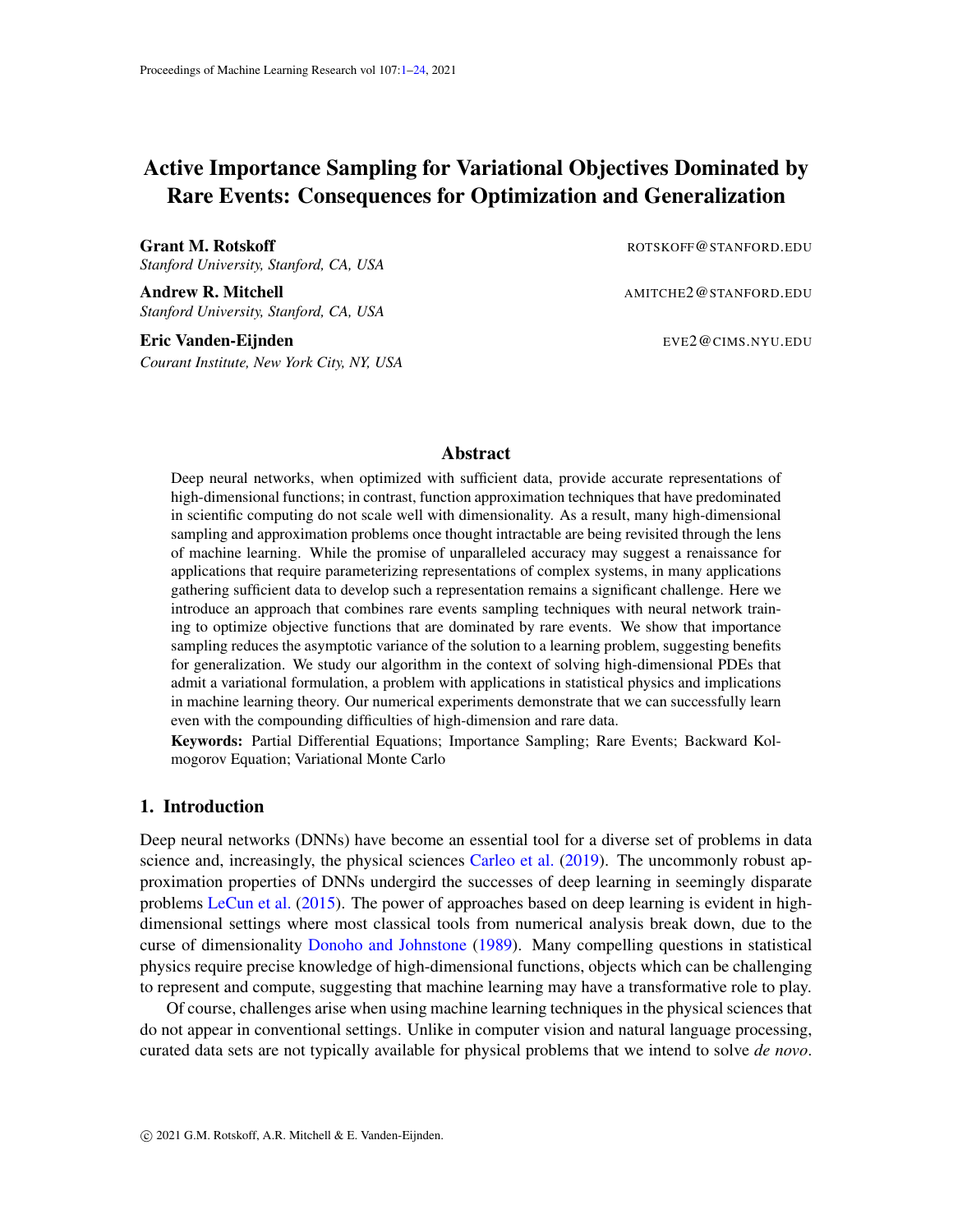done by calculating the "committor function"  $q : \mathbb{R}^d$  ! [0, 1], which gives the probability that a trajectory starting at  $x$  first reaches  $B$  before  $A$ :

$$
q(\boldsymbol{x}) := \mathbb{P}^{\boldsymbol{x}}(t_B < t_A)
$$
\n(31)

where  $t_A = \inf \mathcal{H} : x(t) \supseteq Ag$  and similarly for  $t_B$ . Under the dynamics [\(28\)](#page-10-0), the committor  $q(x)$ solves the backward Kolmogorov equation

<span id="page-11-0"></span>
$$
\begin{cases}\n(Lq)(x) = 0 & \text{for } x \in A \mid B \\
q(x) = 0 & \text{for } x \ge A \\
q(x) = 1 & \text{for } x \ge B.\n\end{cases}
$$
\n(32)

where  $L$  is the infinitesimal generator of the process defined by  $(28)$ :

$$
Lq = \Gamma V \quad \Gamma q \quad \beta^{-1} \quad q. \tag{33}
$$

It can be shown that, with appropriate choice of A and B,  $q(x)$  can be asymptotically related to a eigenfunction  $\varphi_k$  in the low-lying part of the spectrum as  $\varphi_k(x) = aq(x) + b$  for some appropriate choice of a and  $b$ —we refer the interested reader to [Bovier](#page-16-12) [\(2006\)](#page-16-12) for details. Here we will focus on using the active learning method we propose to solve the backward Kolmogorov equation in [\(32\)](#page-11-0) in high dimension, i.e. in a setup where we would not be able to solve it using classical numerical PDE methods such as the finite element method. Specifically, our goal in the next sections is to define a parametric representation of the committor function by a neural network and an objective function that enables us to optimize the parameters in this network via active learning with importance sampling.

## 4.3. Variational loss functions for learning the committor

The committor satisfies a Ritz-type variational principle [\(3\)](#page-1-3) that the can be employed directly as an objective function: That is, the solution to the BKE  $(32)$  is the minimizer of

$$
\inf_{q} C(q) \quad \text{subject to} \quad q = 0 \quad \text{in} \quad A \quad \text{and} \quad q = 1 \quad \text{in} \quad B \tag{34}
$$

where

<span id="page-11-1"></span>
$$
C(q) = \int_{\mathbb{R}^d} j \Gamma q(\boldsymbol{x}) j^2 d\nu(\boldsymbol{x}) \quad \text{with} \quad d\nu(\boldsymbol{x}) = Z^{-1} e^{-\beta V(\boldsymbol{x})} d\boldsymbol{x} \tag{35}
$$

In the optimization procedure below, it is more tractable to penalize deviations from the boundary conditions rather than impose them as constraints. Consequently, we add penalty terms in [\(35\)](#page-11-1) to ensure that the committor has the right values on  $A$  and  $B$  and the objective function we will use is

$$
C_{\lambda}(q) = \int_{\mathbb{R}^d} j r q(\boldsymbol{x}) j^2 d\nu(\boldsymbol{x}) + \lambda \int_A j q(\boldsymbol{x}) j^2 d\nu(\boldsymbol{x}) + \lambda \int_B j 1 \quad q(\boldsymbol{x}) j^2 d\nu(\boldsymbol{x}) \qquad (36)
$$

where  $\lambda > 0$  is an adjustable parameter. This objective function is of the type in [\(2\)](#page-1-1) with

<span id="page-11-2"></span>
$$
\mathcal{L}(\boldsymbol{x},q) = j\Gamma q(\boldsymbol{x})j^{2} + \lambda/q(\boldsymbol{x})j^{2}1_{A}(\boldsymbol{x}) + \lambda j1 \quad q(\boldsymbol{x})j^{2}1_{B}(\boldsymbol{x}) \qquad (37)
$$

where  $1_A(x)$  and  $1_B(x)$  denote the indicator functions of sets A and B, respectively.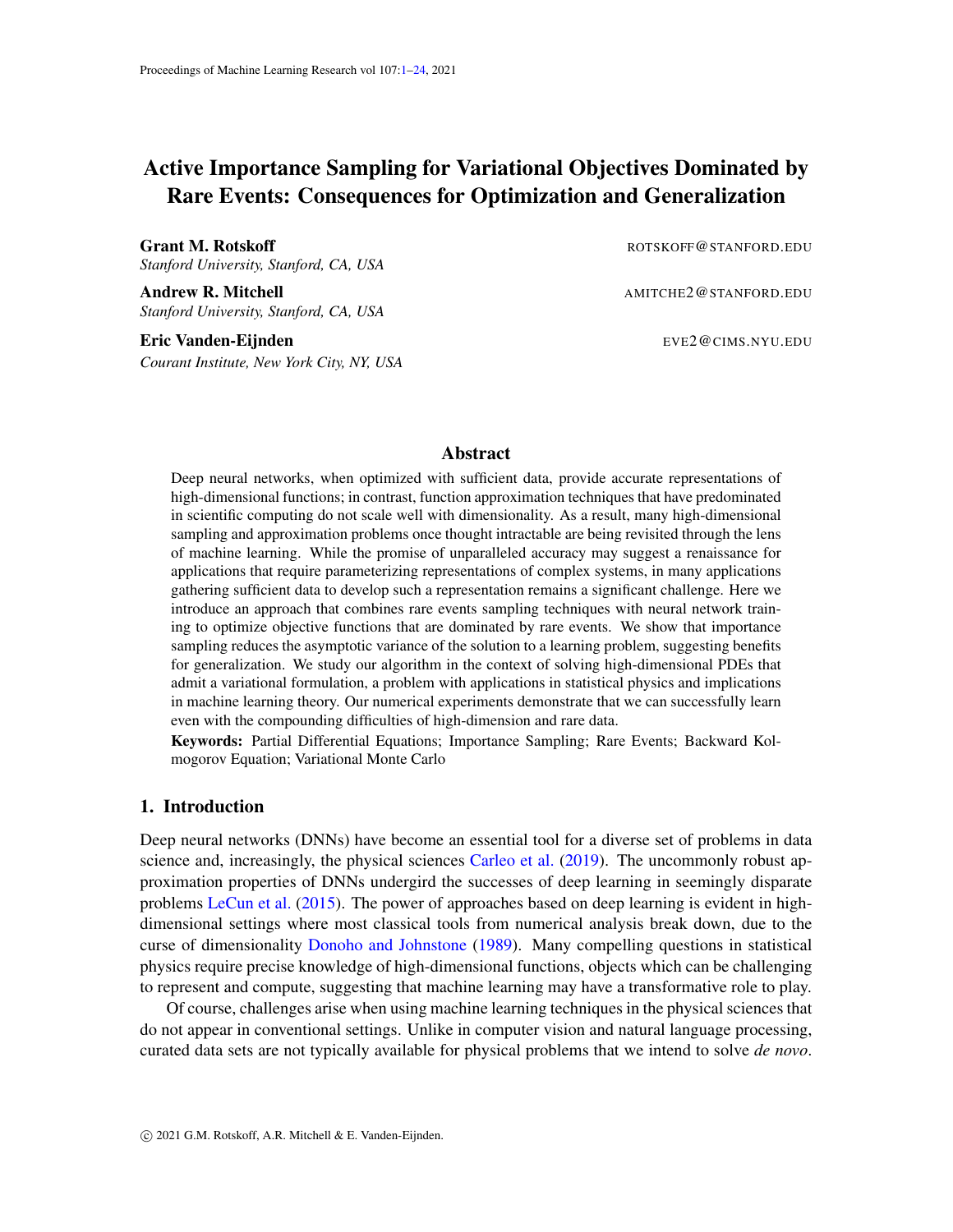As discussed above, it is natural to model the minimizer of this cost functional as a neural network. Given some representation  $f(\theta)$  with parameter set  $f \theta \mathcal{G}_{i=1}^n$ , the problem becomes to minimize  $C_{\lambda}$  over this set. We discuss the specific architectures that we use in applications below, but any neural network architecture is admissible within in this scheme, provided that it gives an output in the range [0, 1], which is simple to achieve in practice by passing the output through a sigmoidal function (Appendix  $D$ ). Even this condition can be relaxed: We describe an alternative formulation of the committor (cf. [Lu and Vanden-Eijnden](#page-17-11) [\(2014\)](#page-17-11)) in Appendix [E](#page-23-1) which can be solved with distinct boundary conditions. The scheme we have described here could be implemented using symmetry functions or collective variables, which we leave for future work.

#### 4.4. Numerical Experiments

# 4.4.1. MÜLLER-BROWN POTENTIAL

As a proof of concept, we optimize the committor function on the well-studied Müller-Brown potential Müller and Brown  $(1979)$ . We consider the dynamics  $(28)$  for a 2D system evolving in a Gaussian mixture potential

<span id="page-12-0"></span>
$$
V_{\text{MB}}(x) = \sum_{k=1}^{4} A_k \exp\left(-{(x - \nu_k)^T} \frac{-1}{k}(x - \nu_k)\right)
$$
 (38)

with

$$
A = (200, 100, 170, 15)
$$
  
\n
$$
\nu = \begin{pmatrix} 1 \\ 0 \end{pmatrix}, \begin{pmatrix} 0 \\ 0.5 \end{pmatrix}, \begin{pmatrix} 0.5 \\ 1.5 \end{pmatrix}, \begin{pmatrix} 1 \\ 1 \end{pmatrix}
$$
  
\n
$$
^{-1} = \begin{pmatrix} 1 & 0 \\ 0 & 10 \end{pmatrix}, \begin{pmatrix} 1 & 0 \\ 0 & 10 \end{pmatrix}, \begin{pmatrix} 6.5 & 5.5 \\ 5.5 & 6.5 \end{pmatrix}, \begin{pmatrix} 0.7 & 0.3 \\ 0.3 & 0.7 \end{pmatrix}
$$
 (39)

Our results, shown in Fig. [2,](#page-6-0) demonstrate the importance sampling is required to converge a robust estimate of the committor.

While the contours of the committor provide a reasonable guide, a "committor analysis" gives a more precise test of convergence. To carry this analysis out, we sampled 100 distinct initial configurations from each window (where  $q = 0.1, 0.2, \ldots$ ) and then ran unbiased Langevin dynamics to compute  $min(t(A), t(B))$ . Histograms of this calculation show that active importance sampling leads to trajectories that reach  $B$  before  $A$  with the expected probabilities. However, without importance sampling estimate of q performs poorly.

We represent the committor as a single-hidden layer ReLU network with  $m = 100$  units. The output of the ReLU network is passed through a sigmoidal function to compress the range because the committor represents a probability. To initialize the representation, we take a discretized linear interpolation between the center of basins  $A$  and  $B$  and optimize the representation to match the normalized distance along this path. At each optimization step, we collect 50 samples from each of the 10 windows in  $q$ -space. We use this sample to estimate the gradient after reweighting, as described above. We run the optimization for a total of 1000 optimization steps using 50 samples per window per optimization step with a restraint of  $k = 100$  in the windowing function.

To make a systematic comparison, we ran a control experiment in which we used a single unbiased trajectory (that is, no importance sampling) to carry out the optimization. The total number of samples from this trajectory (10000 optimization steps with 50 samples per step) was chosen to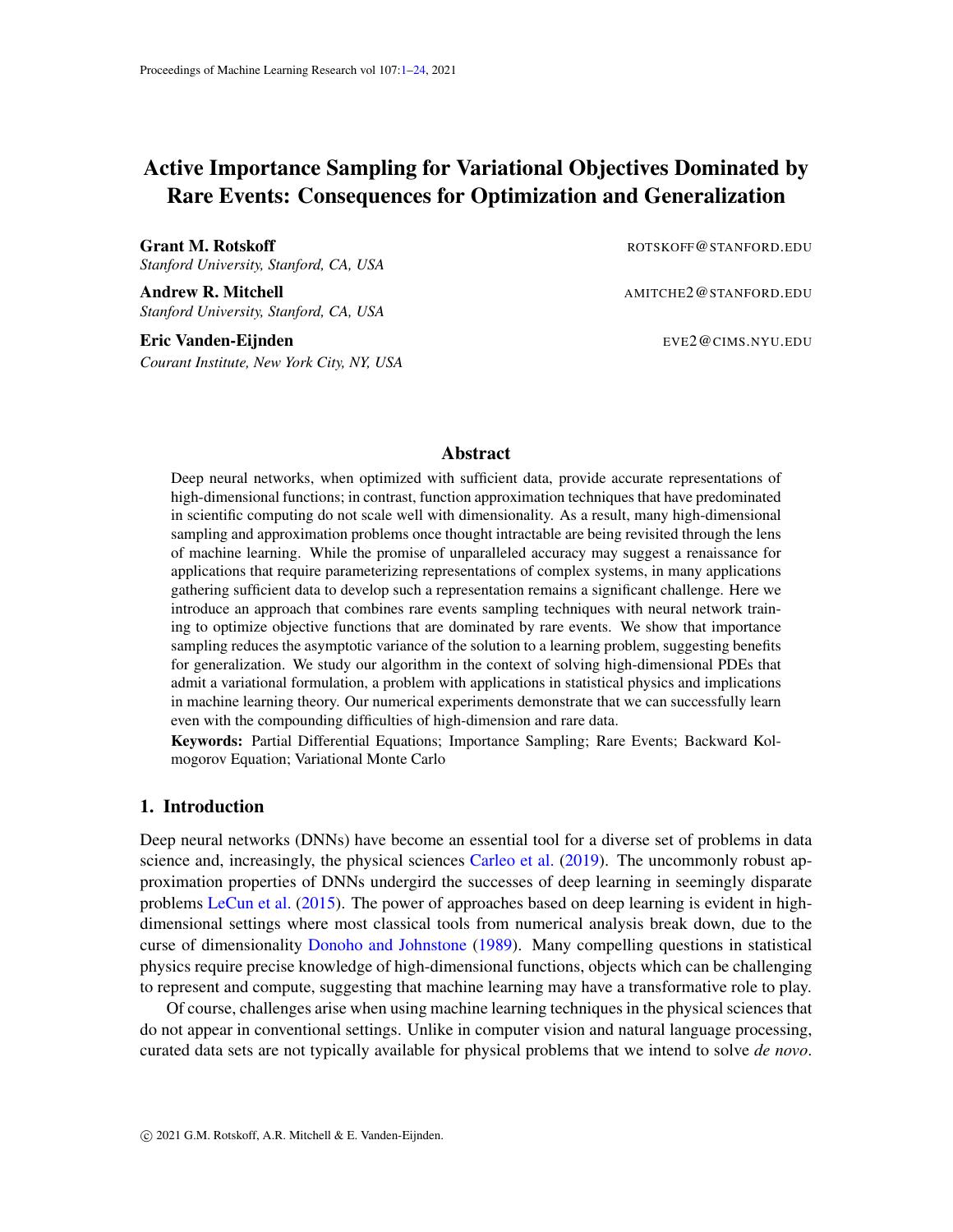be equal to the total amount of data collected in our importance sampling optimization. As shown in Fig. [2,](#page-6-0) this approach does not succeed.

## 4.4.2. ALLEN-CAHN-TYPE SYSTEM

Unlike standard approaches to computing the committor (e.g., finite elements), the algorithm outlined here also succeeds when the input space is high-dimensional. As a non-trivial test of robustness, we will consider the following example building on a discretized version of the Allen-Cahn equation in two-dimension. Let us start from

<span id="page-13-0"></span>
$$
\partial_t \rho = D \rho + \rho \rho^3, \qquad \rho : [0, 1] \quad [0, 1]^2 / R
$$
 (40)

with the Dirichlet boundary conditions

$$
\rho(t, z_1, z_2) = +1
$$
, for  $z_1 = 0, 1$ ,  $\rho(t, z_1, z_2) = 1$ , for  $z_2 = 0, 1$ , (41)

The Allen-Cahn equation is the gradient flow in  $L^2$  over the energy functional

<span id="page-13-2"></span>
$$
E(\rho) = \int_{[0,1]^2} \left(\frac{1}{2}Dj\Gamma \rho(z)\right)^2 + \frac{1}{4}(1 - j\rho(z)\right)^2 d\mathbf{z}
$$
 (42)

If we take  $D$  small enough, this energy admits two minimizers, which are also the stable fixed points of  $(40)$  that solve

$$
D \quad \rho + \rho \quad \rho^3 = 0 \tag{43}
$$

These fixed points are either mostly  $\rho = 1$  in the domain, with boundary layer of size  $D^{-1/2}$  near  $z_2 = 0, 1$ , or mostly  $\rho = 1$ , with boundary layer of size  $D^{-1/2}$  near  $z_1 = 0, 1$ . These two solutions are depicted in Fig. [3.](#page-14-0)

To build the model that we will actually study, let us discretize [\(40\)](#page-13-0) on a lattice with spacing  $h = 1/(N \t 1)$  and introduce

$$
\rho_{i,j} = \rho(ih, jh), \qquad i, j = 1, \dots, N \tag{44}
$$

We also add some additive noise to the discretized equation to arrive at the Langevin equation

<span id="page-13-1"></span>
$$
d\rho_{i,j} = (\rho_{i,j} \quad \rho_{i,j}^3 + D(\gamma \rho_{i,j}) dt + \sqrt{2\beta^{-1}} h^{-1} dW_{i,j}
$$
 (45)

Here  $W_{i,j}$  is set of independent Wiener processes,  $N$  is the discrete Laplacian,

$$
(\gamma \rho)_{i,j} = h^{-2} \left( \rho_{i+1,j} + \rho_{i-1,j} + \rho_{i,j+1} + \rho_{i,j-1} - 4 \rho_{i,j} \right), \tag{46}
$$

and the boundary conditions read

$$
\rho_{i,j} = 1, \quad \text{for } i = 0, N + 1, \quad j = 1, ..., N, \n\rho_{i,j} = 1, \quad \text{for } j = 0, N + 1, \quad i = 1, ..., N.
$$
\n(47)

We also set  $\rho_{0,0} = \rho_{0,N+1} = \rho_{N+1,0} = \rho_{N+1,N+1} = 0$ .

If we take D and  $\beta^{-1}$  small enough, the Langevin equation [\(45\)](#page-13-1) displays metastability: the solution stays confined for long period of times in regions near the fixed points of the deterministic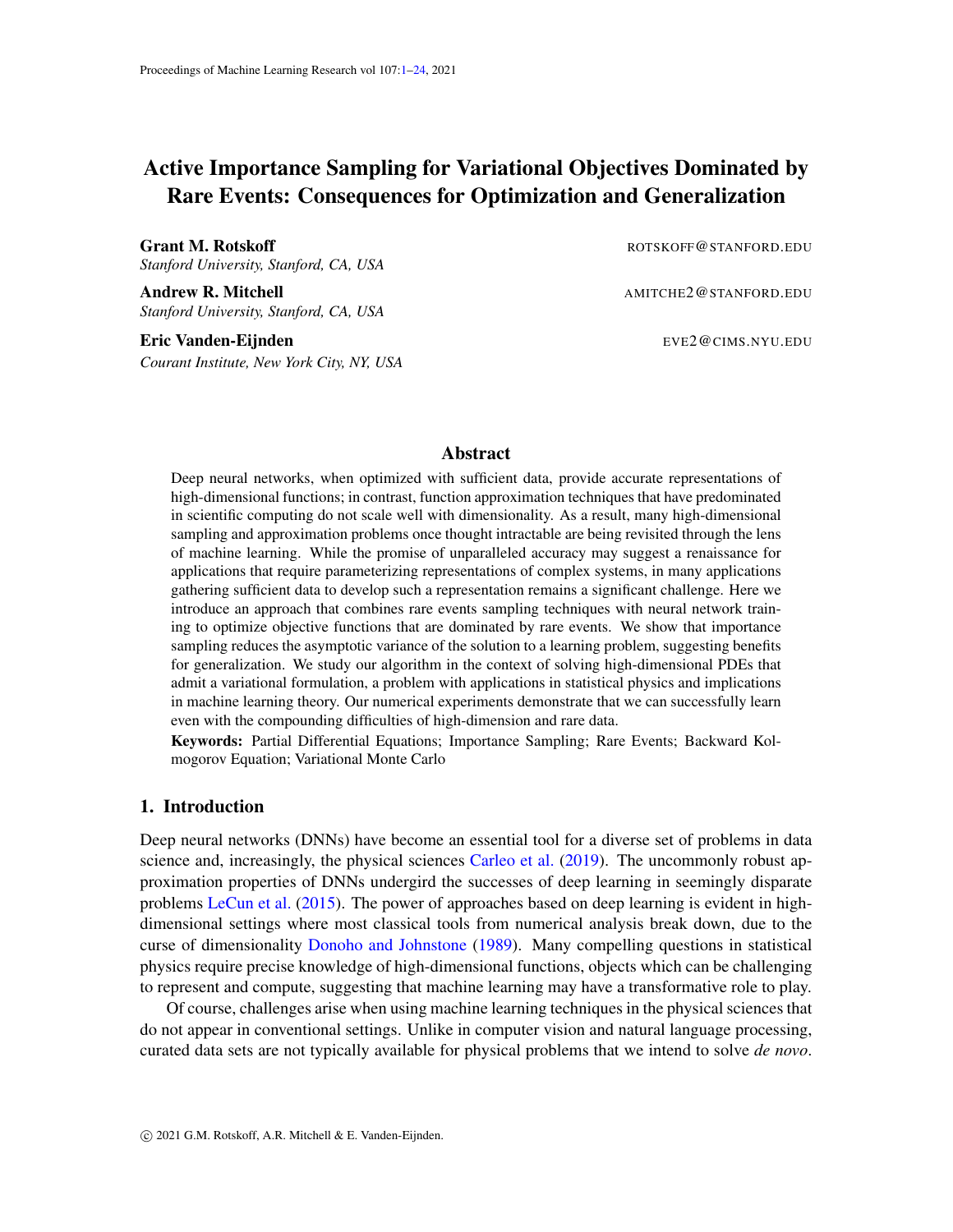

<span id="page-14-0"></span>Figure 3: Top left and right: The two metastable solutions of  $(45)$  with Dirichlet boundary conditions ( $\rho = 1$  at the left and right boundaries,  $\rho = 1$  at the top and bottom boundaries). Top center: Decay of the loss of as a function of training step for 10 runs of the optimization with random initial conditions. Bottom: A sample transition path obtained by sampling the biased ensemble with  $(q = 0, \ldots, 1)$ . The path shows the characteristic nucleation pathway for a transition between the two metastable states, with the expected hourglass shape.

equation (obtained by setting  $\beta^{-1} = 0$  in [\(45\)](#page-13-1)) and only rarely make transition between these regions. This can be confirmed by looking at the equilibrium distribution of [\(45\)](#page-13-1):

<span id="page-14-1"></span>
$$
d\nu(\rho) = Z^{-1} e^{-\beta V(\rho)} d\rho \tag{48}
$$

where we denote  $\rho = (\rho_{i,j})_{i,j=1}^N$ ,  $Z = \int_{\mathbb{R}^{2N}} e^{-\beta V(\rho)} d\rho$  and the potential  $V(\rho)$  is the discrete equivalent to  $(42)$ :

$$
V(\rho) = h^{-2} \sum_{i,j=1}^{N} \left( \frac{1}{2} D j (r_N \rho)_{i,j} j^2 + \frac{1}{4} (1 - j \rho_{i,j} j^2)^2 \right)
$$
(49)

where  $r_N$  is the discrete gradient so that

$$
j(r_N \rho)_{i,j}j^2 = h^{-2} (\rho_{i+1,j} \rho_{i,j})^2 + h^{-2} (\rho_{i,j+1} \rho_{i,j})^2.
$$
 (50)

For small  $\beta^{-1}$  the distribution [\(48\)](#page-14-1) is nearly atomic on the two minimizers of  $V(\rho)$  shown in Fig. [3.](#page-14-0), and the question is how do rare transitions occur between these metastable state and at which average rate. This question can be answered by solving the BKE for the committor associated with [\(45\)](#page-13-1)

We solved this problem using the active learning method outlined before in a situation where  $N = 12$ , i.e. the state space is  $12^2 = 144$  dimensional. We use a single hidden layer ReLU network with  $m = 100$  neurons which is passed through a sigmoidal function at the output layer to ensure that the range of q is  $(0, 1)$ . The network is initialized by linearly interpolating homogeneous configurations in magnetization space, which provides no *a priori* information about the spatial structure of the transition path. We carried out the optimization with 12 total windows, including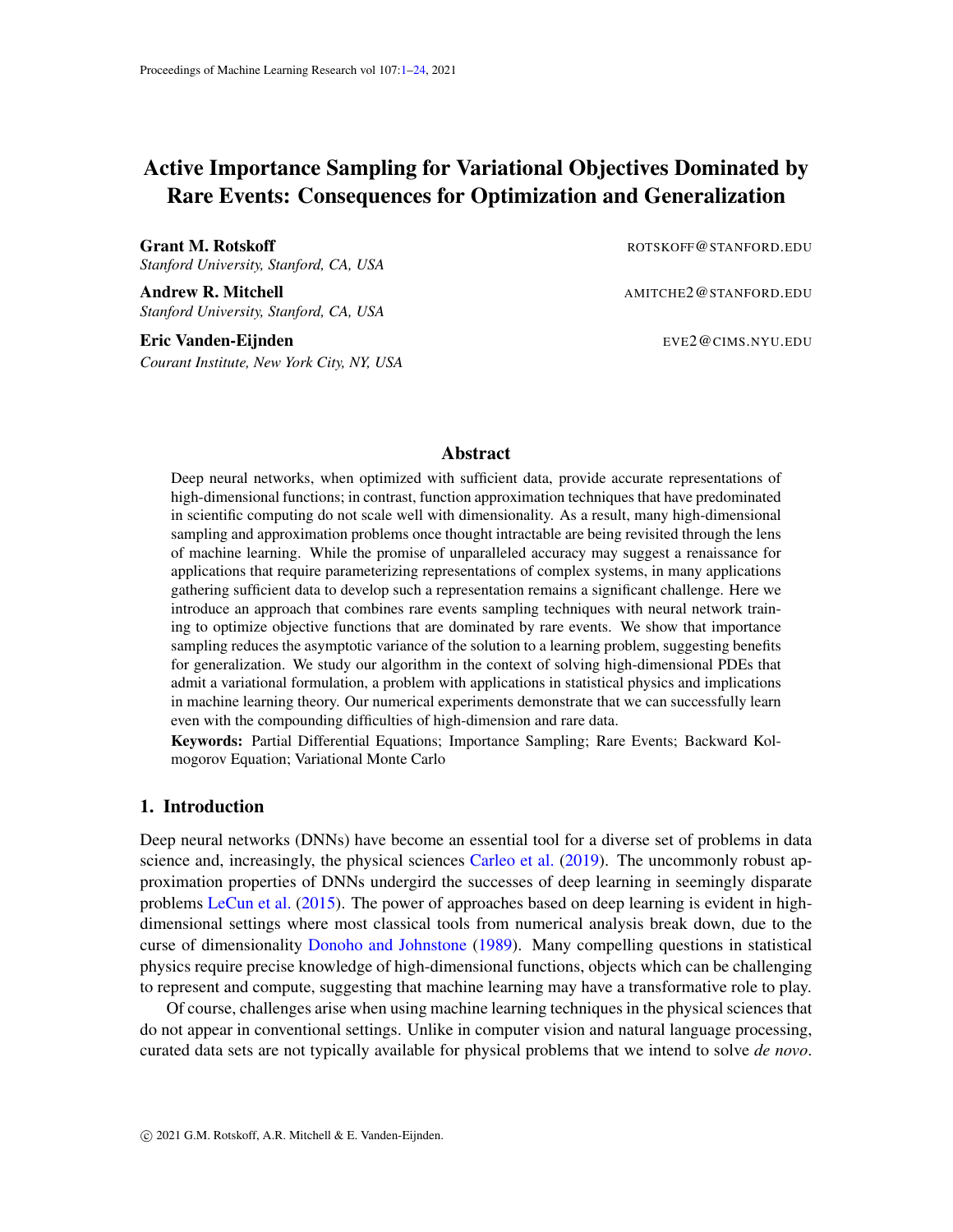the boundary windows, with a learning rate of 5  $10^{-2}$  for 5000 steps with 25 sampling steps per window.

As shown in Fig. [3,](#page-14-0) this shows the characteristic pathway for a transition between the two metastable states, with the expected hourglass shape as transition state [Kohn et al.](#page-17-12) [\(2007\)](#page-17-12) that can also be identified by the string method [E et al.](#page-16-13)  $(2002, 2007)$  $(2002, 2007)$  $(2002, 2007)$  or the minimum action method in this specific example [E et al.](#page-16-15) [\(2004\)](#page-16-15); [Heymann and Vanden-Eijnden](#page-17-13) [\(2008\)](#page-17-13). It should be noted that the initial increase in the loss function arises due to an initial representation of the transition path that is not consistent with the dynamics of the model and that once representative configurations are sampled, the estimate of the loss improves.

## 5. Conclusion and Future Work

The approach we propose here enables optimization in contexts in which the loss function is dominated by data that is exceedingly rare with respect to its equilibrium measure. While we have both theoretical and numerical evidence that this approach is effective for high-dimensional problems and improves generalization, further evidence from physics applications would bolster our current findings. In particular, we must test our approach on more complicated systems, like those typically arising in biophysics. In such systems, there may be multiple pathways connecting two metastable states, a complication that we did not investigate thoroughly here.

In some sense, the promise of machine learning for solving committor equations can be conceptualized by interpreting these problems as classification problems. In the examples we consider, the primary task directly resembles binary classification in which the network is attempting to find a dividing surface between classes in a high dimensional space. The isocommittor surface is defined by the dynamical fate of points in this space and collecting data to adequately resolve the location of the boundary is typically impossible without importance sampling.

While our algorithm and code can easily employ any neural network architecture, we used very simple neural networks for the examples in this paper. Finding architectures that are well-adapted to a given physical system remains an important challenge [Kearnes et al.](#page-17-14) [\(2016\)](#page-17-14). Additionally, there are natural improvements to the implementation of our algorithm: adaptive windowing, more sophisticated reweighting schemes, and exploiting the "embarrassingly parallel" structure of the computation to obtain computational speed-ups.

The class of PDEs that we consider here could be generalized to include Ritz-type objectives with forcing terms, as well. Problems that are driven away from the equilibrium Gibbs distribution pose significant challenges for existing sampling techniques and represent an important target for future work.

## References

- <span id="page-15-0"></span>Hernan P. Awad, Peter W. Glynn, and Reuven Y. Rubinstein. Zero-Variance Importance Sampling Estimators for Markov Process Expectations. *Mathematics of Operations Research*, 38(2):358–388, May 2013. ISSN 0364-765X, 1526-5471. doi: 10.1287/moor.1120.0569.
- <span id="page-15-1"></span>Peter G Bolhuis, David Chandler, Christoph Dellago, and Phillip L Geissler. Transition path sampling: Throwing ropes over rough mountain passes, in the dark. *Annu. Rev. Phys. Chem.*, 53(1):291–318, 2002. doi: 10.1146/annurev.physchem.53.082301.113146.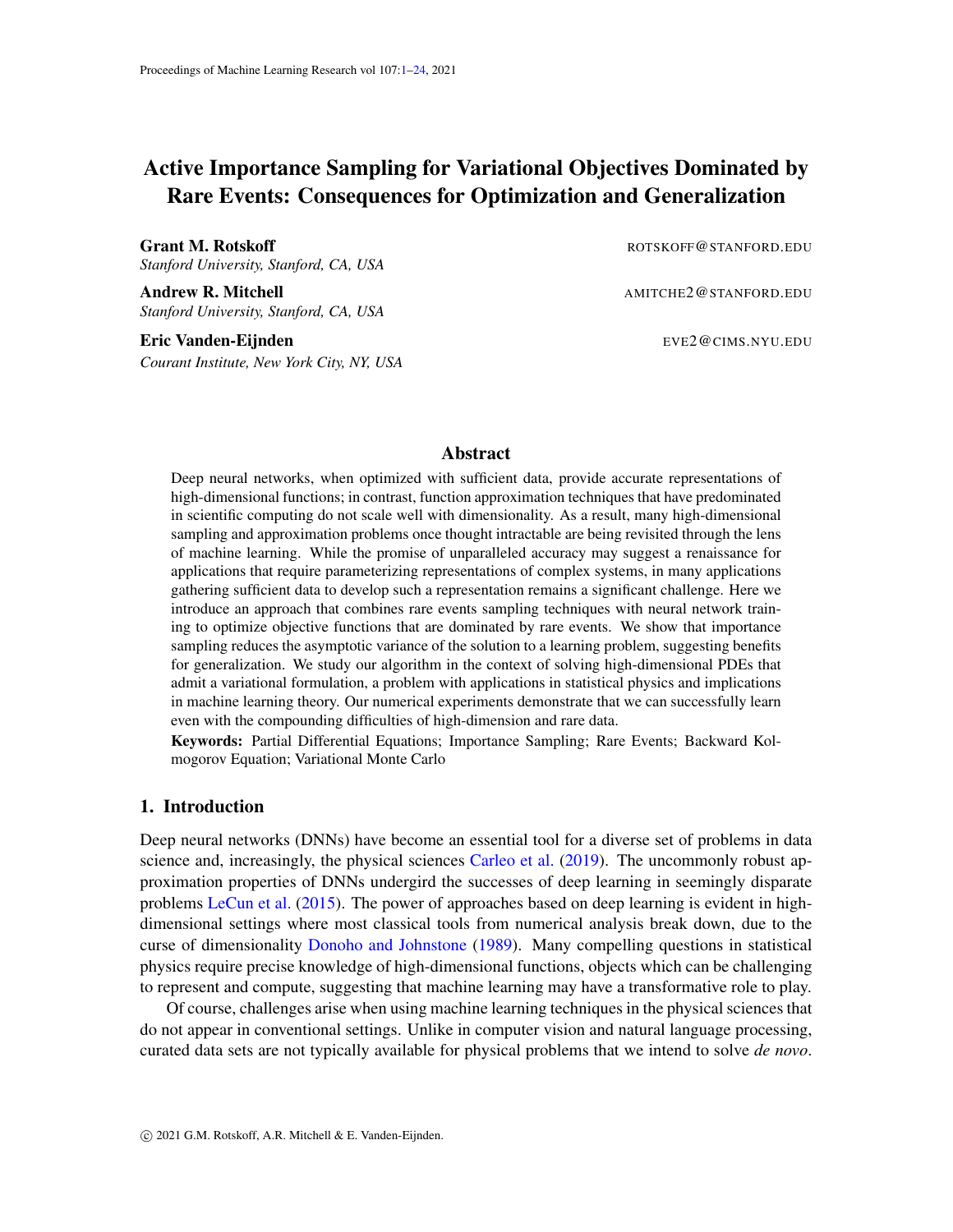- <span id="page-16-12"></span>Anton Bovier. Metastability: A potential theoretic approach. *Proceedings of the International Congress of Mathematicians*, page 20, 2006.
- <span id="page-16-7"></span>Anton Bovier, Michael Eckhoff, Veronique Gayrard, and Markus Klein. Metastability and Low Lying Spectra ´ in Reversible Markov Chains. *Communications in Mathematical Physics*, 228(2):219–255, June 2002. ISSN 0010-3616, 1432-0916. doi: 10.1007/s002200200609.
- <span id="page-16-11"></span>Maria Cameron and Eric Vanden-Eijnden. Flows in Complex Networks: Theory, Algorithms, and Application to Lennard–Jones Cluster Rearrangement. *Journal of Statistical Physics*, 156(3):427–454, August 2014. ISSN 0022-4715, 1572-9613. doi: 10.1007/s10955-014-0997-8.
- <span id="page-16-0"></span>Giuseppe Carleo, Ignacio Cirac, Kyle Cranmer, and Laurent Daudet. Machine learning and the physical sciences\*. *Rev. Mod. Phys.*, 91(4):39, 2019. doi: 10/ggd5qv.
- <span id="page-16-4"></span>Dominik Csiba and Peter Richtarik. Importance Sampling for Minibatches. *Journal of Machine Learning Research*, 19:21, 2018.
- <span id="page-16-10"></span>Aaron R. Dinner, Erik H. Thiede, Brian Van Koten, and Jonathan Weare. Stratification as a general variance reduction method for markov chain monte carlo. *SIAM/ASA Journal on Uncertainty Quantification*, 8(3): 1139–1188, 2020. doi: 10.1137/18M122964X. URL <https://doi.org/10.1137/18M122964X>.
- <span id="page-16-1"></span>David L. Donoho and Iain M. Johnstone. Projection-based approximation and a duality with kernel methods. *Ann. Statist.*, 17(1):58–106, 03 1989. doi: 10.1214/aos/1176347004. URL [https://doi.org/10.](https://doi.org/10.1214/aos/1176347004) [1214/aos/1176347004](https://doi.org/10.1214/aos/1176347004).
- <span id="page-16-8"></span>Weinan E and Eric Vanden-Eijnden. Towards a Theory of Transition Paths. *Journal of Statistical Physics*, 123(3):503–523, May 2006. ISSN 0022-4715, 1572-9613. doi: 10/b3pwgn.
- <span id="page-16-9"></span>Weinan E and Eric Vanden-Eijnden. Transition-Path Theory and Path-Finding Algorithms for the Study of Rare Events. *Annual Review of Physical Chemistry*, 61(1):391–420, March 2010. ISSN 0066-426X, 1545-1593. doi: 10.1146/annurev.physchem.040808.090412.
- <span id="page-16-3"></span>Weinan E and Bing Yu. The Deep Ritz method: A deep learning-based numerical algorithm for solving variational problems. *arXiv:1710.00211 [cs, stat]*, September 2017.
- <span id="page-16-13"></span>Weinan E, Weiqing Ren, and Eric Vanden-Eijnden. String method for the study of rare events. *Phys. Rev. B*, 66(5):052301, August 2002. doi: 10.1103/PhysRevB.66.052301.
- <span id="page-16-15"></span>Weinan E, Weiqing Ren, and Eric Vanden-Eijnden. Minimum action method for the study of rare events. *Communications on pure and applied mathematics*, 57(5):637–656, 2004.
- <span id="page-16-6"></span>Weinan E, Weiqing Ren, and Eric Vanden-Eijnden. Finite temperature string method for the study of rare events. *J. Phys. Chem. B*, 109(14):6688–6693, 2005.
- <span id="page-16-14"></span>Weinan E, Weiqing Ren, and Eric Vanden-Eijnden. Simplified and improved string method for computing the minimum energy paths in barrier-crossing events. *The Journal of Chemical Physics*, 126(16):164103, 2007. doi: 10.1063/1.2720838. URL <https://doi.org/10.1063/1.2720838>.
- <span id="page-16-2"></span>Martin Eigel, Reinhold Schneider, Philipp Trunschke, and Sebastian Wolf. Variational Monte Carlo—bridging concepts of machine learning and high-dimensional partial differential equations. *Advances in Computational Mathematics*, 45(5):2503–2532, December 2019. ISSN 1572-9044. doi: 10.1007/s10444-019-09723-8.
- <span id="page-16-5"></span>Yu Fan, Jing Xu, and Christian R Shelton. Importance Sampling for Continuous Time Bayesian Networks. *Journal of Machine Learning Research*, 11:2115–2140, 2010.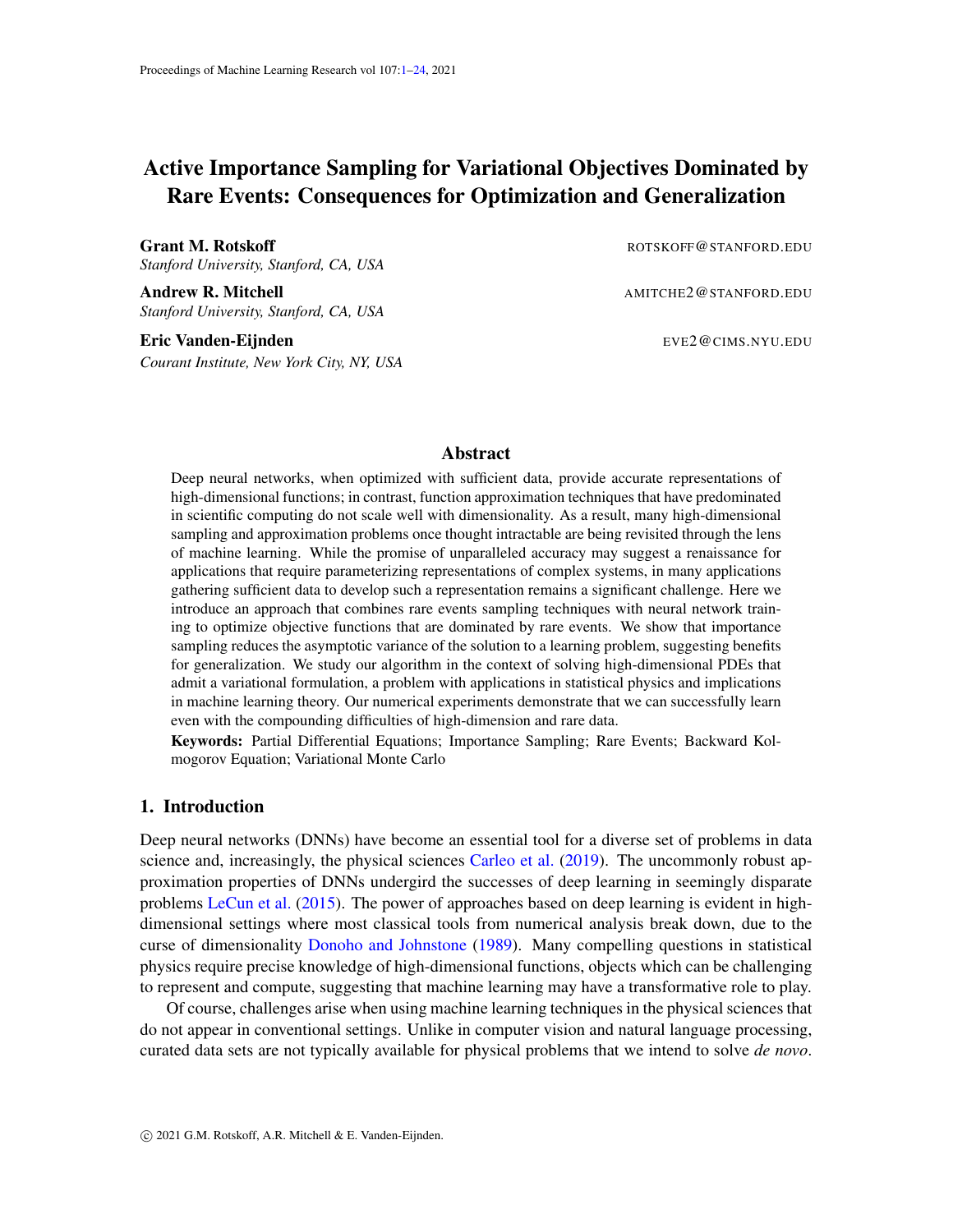- <span id="page-17-7"></span>Hiroaki Fukunishi, Osamu Watanabe, and Shoji Takada. On the Hamiltonian replica exchange method for efficient sampling of biomolecular systems: Application to protein structure prediction. *The Journal of Chemical Physics*, 116(20):9058–9067, May 2002. ISSN 0021-9606. doi: 10.1063/1.1472510.
- <span id="page-17-10"></span>Bernard Gaveau and L. S. Schulman. Theory of nonequilibrium first-order phase transitions for stochastic dynamics. *Journal of Mathematical Physics*, 39(3):1517–1533, March 1998. ISSN 0022-2488, 1089-7658. doi: 10.1063/1.532394.
- <span id="page-17-2"></span>Jiequn Han, Linfeng Zhang, and Weinan E. Solving many-electron Schrodinger equation using deep neural ¨ networks. *Journal of Computational Physics*, 399:108929, December 2019. ISSN 0021-9991. doi: 10. 1016/j.jcp.2019.108929.
- <span id="page-17-3"></span>Jan Hermann, Zeno Schätzle, and Frank Noé. Deep-neural-network solution of the electronic Schrödinger equation. *Nature Chemistry*, 12(10):891–897, October 2020. ISSN 1755-4349. doi: 10.1038/ s41557-020-0544-y.
- <span id="page-17-13"></span>Matthias Heymann and Eric Vanden-Eijnden. The geometric minimum action method: A least action principle on the space of curves. *Communications on Pure and Applied Mathematics: A Journal Issued by the Courant Institute of Mathematical Sciences*, 61(8):1052–1117, 2008.
- <span id="page-17-1"></span>Rie Johnson and Tong Zhang. Accelerating stochastic gradient descent using predictive variance reduction. In C. J. C. Burges, L. Bottou, M. Welling, Z. Ghahramani, and K. Q. Weinberger, editors, *Advances in Neural Information Processing Systems 26*, pages 315–323. Curran Associates, Inc., 2013.
- <span id="page-17-14"></span>Steven Kearnes, Kevin McCloskey, Marc Berndl, Vijay Pande, and Patrick Riley. Molecular graph convolutions: Moving beyond fingerprints. *Journal of Computer-Aided Molecular Design*, 30(8):595–608, August 2016. ISSN 1573-4951. doi: 10.1007/s10822-016-9938-8.
- <span id="page-17-4"></span>Yuehaw Khoo, Jianfeng Lu, and Lexing Ying. Solving for high dimensional committor functions using artificial neural networks. *arXiv*, February 2018.
- <span id="page-17-12"></span>Robert V Kohn, Felix Otto, Maria G Reznikoff, and Eric Vanden-Eijnden. Action minimization and sharpinterface limits for the stochastic Allen-Cahn equation. *Communications on Pure and Applied Mathematics: A Journal Issued by the Courant Institute of Mathematical Sciences*, 60(3):393–438, 2007.
- <span id="page-17-0"></span>Yann LeCun, Yoshua Bengio, and Geoffrey Hinton. Deep learning. *Nature*, 521(7553):436–444, May 2015. doi: 10.1038/nature14539.
- <span id="page-17-5"></span>Qianxiao Li, Bo Lin, and Weiqing Ren. Computing Committor Functions for the Study of Rare Events Using Deep Learning. *The Journal of Chemical Physics*, 151(5):054112, August 2019. ISSN 0021-9606, 1089-7690. doi: 10.1063/1.5110439.
- <span id="page-17-11"></span>Jianfeng Lu and Eric Vanden-Eijnden. Exact dynamical coarse-graining without time-scale separation. *The Journal of Chemical Physics*, 141(4):044109, July 2014. ISSN 0021-9606, 1089-7690. doi: 10/gf3xf4.
- <span id="page-17-8"></span>Jianfeng Lu and Eric Vanden-Eijnden. Methodological and computational aspects of parallel tempering methods in the infinite swapping limit. *Journal of Statistical Physics*, 174(3):715–733, 2019.
- <span id="page-17-9"></span>Yi-An Ma, Yuansi Chen, Chi Jin, Nicolas Flammarion, and Michael I. Jordan. Sampling can be faster than optimization. *Proceedings of the National Academy of Sciences*, 116(42):20881–20885, October 2019. ISSN 0027-8424, 1091-6490. doi: 10.1073/pnas.1820003116.
- <span id="page-17-6"></span>Stephan Mandt, Matthew D. Hoffman, and David M. Blei. Stochastic gradient descent as approximate bayesian inference. *Journal of Machine Learning Research*, 18(134):1–35, 2017.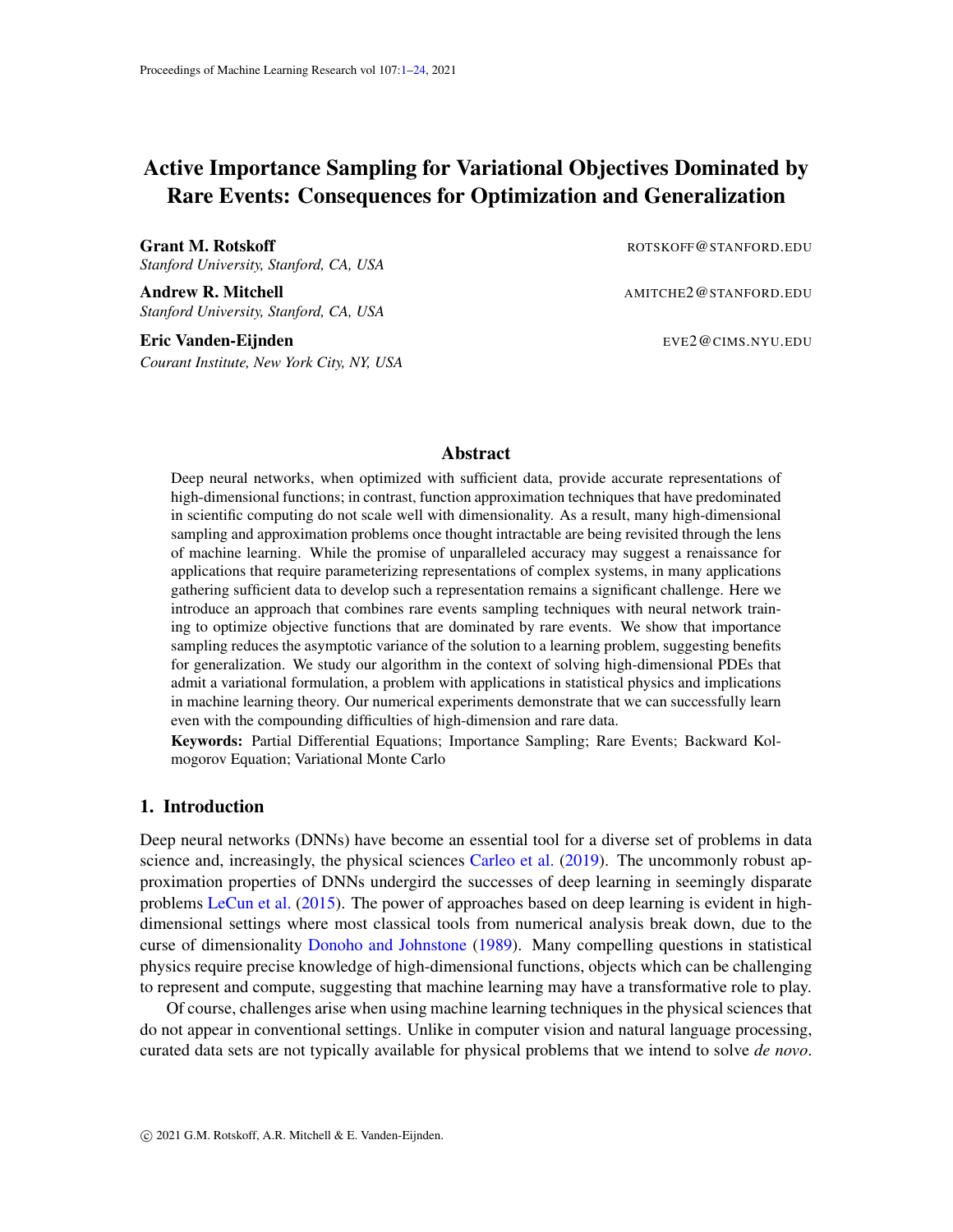- <span id="page-18-4"></span>Luca Maragliano, Alexander Fischer, Eric Vanden-Eijnden, and Giovanni Ciccotti. String method in collective variables: Minimum free energy paths and isocommittor surfaces. *J. Chem. Phys.*, 125(2):024106, July 2006. doi: 10.1063/1.2212942.
- <span id="page-18-10"></span>Klaus Müller and Leo D Brown. Location of saddle points and minimum energy paths by a constrained simplex optimization procedure. *Theoretica chimica acta*, 53(1):75–93, 1979.
- <span id="page-18-1"></span>Yu. Nesterov. Efficiency of Coordinate Descent Methods on Huge-Scale Optimization Problems. *SIAM Journal on Optimization*, 22(2):341–362, January 2012. ISSN 1052-6234, 1095-7189. doi: 10.1137/ 100802001.
- <span id="page-18-3"></span>David Pfau, James S. Spencer, Alexander G. D. G. Matthews, and W. M. C. Foulkes. Ab initio solution of the many-electron Schrn"odinger equation with deep neural networks. *Physical Review Research*, 2(3): 033429, September 2020. doi: 10.1103/PhysRevResearch.2.033429.
- <span id="page-18-5"></span>Herbert Robbins and Sutton Monro. A stochastic approximation method. *Ann. Math. Statist.*, 22(3): 400–407, 09 1951. doi: 10.1214/aoms/1177729586. URL [https://doi.org/10.1214/aoms/](https://doi.org/10.1214/aoms/1177729586) [1177729586](https://doi.org/10.1214/aoms/1177729586).
- <span id="page-18-2"></span>Nicolas L. Roux, Mark Schmidt, and Francis R. Bach. A stochastic gradient method with an exponential convergence Rate for finite training sets. In F. Pereira, C. J. C. Burges, L. Bottou, and K. Q. Weinberger, editors, *Advances in Neural Information Processing Systems 25*, pages 2663–2671. Curran Associates, Inc., 2012.
- <span id="page-18-7"></span>Robert H. Swendsen and Jian-Sheng Wang. Replica monte carlo simulation of spin-glasses. *Phys. Rev.* Lett., 57:2607-2609, Nov 1986. doi: 10.1103/PhysRevLett.57.2607. URL [https://link.aps.org/](https://link.aps.org/doi/10.1103/PhysRevLett.57.2607) [doi/10.1103/PhysRevLett.57.2607](https://link.aps.org/doi/10.1103/PhysRevLett.57.2607).
- <span id="page-18-8"></span>Erik H Thiede, Brian Van Koten, Jonathan Weare, and Aaron R Dinner. Eigenvector method for umbrella sampling enables error analysis. *The Journal of chemical physics*, 145(8):084115, 2016.
- <span id="page-18-6"></span>G.M. Torrie and J.P. Valleau. Nonphysical sampling distributions in monte carlo free-energy estimation: Umbrella sampling. *Journal of Computational Physics*, 23(2):187 – 199, 1977. ISSN 0021-9991. doi: https://doi.org/10.1016/0021-9991(77)90121-8. URL [http://www.sciencedirect.com/](http://www.sciencedirect.com/science/article/pii/0021999177901218) [science/article/pii/0021999177901218](http://www.sciencedirect.com/science/article/pii/0021999177901218).
- <span id="page-18-0"></span>Julien Toulouse, Roland Assaraf, and Cyrus J. Umrigar. Chapter Fifteen - Introduction to the Variational and Diffusion Monte Carlo Methods. In Philip E. Hoggan and Telhat Ozdogan, editors, *Electron Correlation in Molecules – Ab Initio Beyond Gaussian Quantum Chemistry*, volume 73 of *Advances in Quantum Chemistry*, pages 285–314. Academic Press, 2016. doi: 10.1016/bs.aiq.2015.07.003.
- <span id="page-18-9"></span>Sho Yaida. Fluctuation-dissipation relations for stochastic gradient descent. *arXiv:1810.00004 [cs, stat]*, December 2018.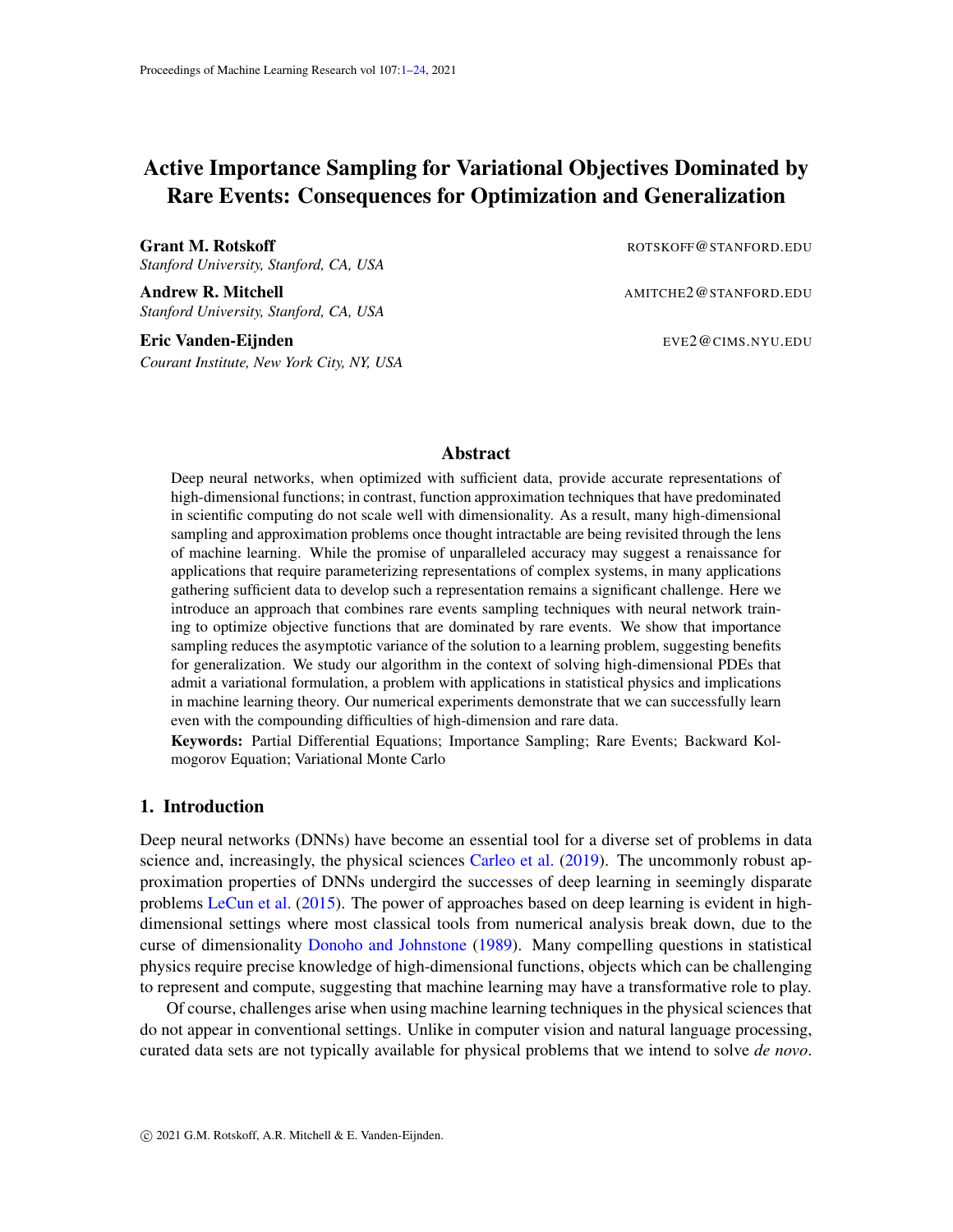# <span id="page-19-0"></span>Appendix A. One-dimensional example

To illustrate the necessity of importance sampling for objectives dominated by rare events, consider the one-dimensional committor problem associated with transitions between the minima located at  $x = x_1$  and  $x = x_2$  of the potential  $V(x) = (1 - x^2) + x/10$ , i.e. the minimization of

$$
\int_{-1}^{1} j q^{\theta}(x) j^2 e^{-\beta V(x)} dx \tag{A.1}
$$

The minimizer of this objective function subject to  $q(x_1) = 0$ ,  $q(x_2) = 1$  is

<span id="page-19-2"></span>
$$
q(x) = \frac{\int_{x_1}^{x} e^{\beta V(y)} dy}{\int_{x_1}^{x_2} e^{\beta V(y)} dy}
$$
 (A.2)



<span id="page-19-3"></span>Figure 4: The loss landscape  $L(a, b)$  in [\(A.4\)](#page-19-1) and the relative error on the estimator ( = std/loss) when the data is drawn from the Gibbs distribution with density  $Z_{[x_1,x_2]}^{-1} = e^{-\beta V(x)}$ restricted on  $x \nightharpoonup 2$  [ $x_1, x_2$ ]. At the minimum of the loss (located at the red dot), this relative error is about 60. Here  $\beta = 1/8$  (i.e. the energy barrier is  $8k_BT$ ) and the optimal parameters are  $a = 0.04$  and  $b = 0.11$ .

For large  $\beta$ , this function is sigmoid-like with a sharp transition from 0 to 1 around  $x = 0.1$ . Suppose that we want to approximate it using the parametric representation

$$
q(x;a,y) = \sigma((x-a)/b) \quad \text{where} \quad \sigma(z) = \frac{1}{1+e^{-z}} \tag{A.3}
$$

This function does not satisfy the boundary condition exactly, but for  $a$  around 0.1 and  $b$  small enough, it does a good job at representing the exact [\(A.2\)](#page-19-2) (see the top left panel in Fig. [1\)](#page-2-0). Accordingly, let us look at the loss function as a function of  $(a, b)$  in this parameter range, viewed as an expectation of  $jq^0(x; a, b)$  the Gibbs distribution with density  $e^{-\beta V(x)}$  restricted to  $x \, 2[x_1, x_2]$  and properly normalized on that interval:

<span id="page-19-1"></span>
$$
L(a,b) = Z_{\begin{bmatrix} 1 & a_{1},a_{2} \end{bmatrix}} \int_{x_{1}}^{x_{2}} j q^{\theta}(x;a,b) f^{\theta} e^{-\beta V(x)} dx \quad \text{with} \quad Z_{\begin{bmatrix} x_{1},x_{2} \end{bmatrix}}^{-1} \int_{x_{1}}^{x_{2}} e^{-\beta V(x)} dx \quad (A.4)
$$

where

$$
jq^{0}(x;a,b))^{2} = b^{-2}\sigma^{2}((x-a)/b)(1-\sigma((x-a)/b))
$$
 (A.5)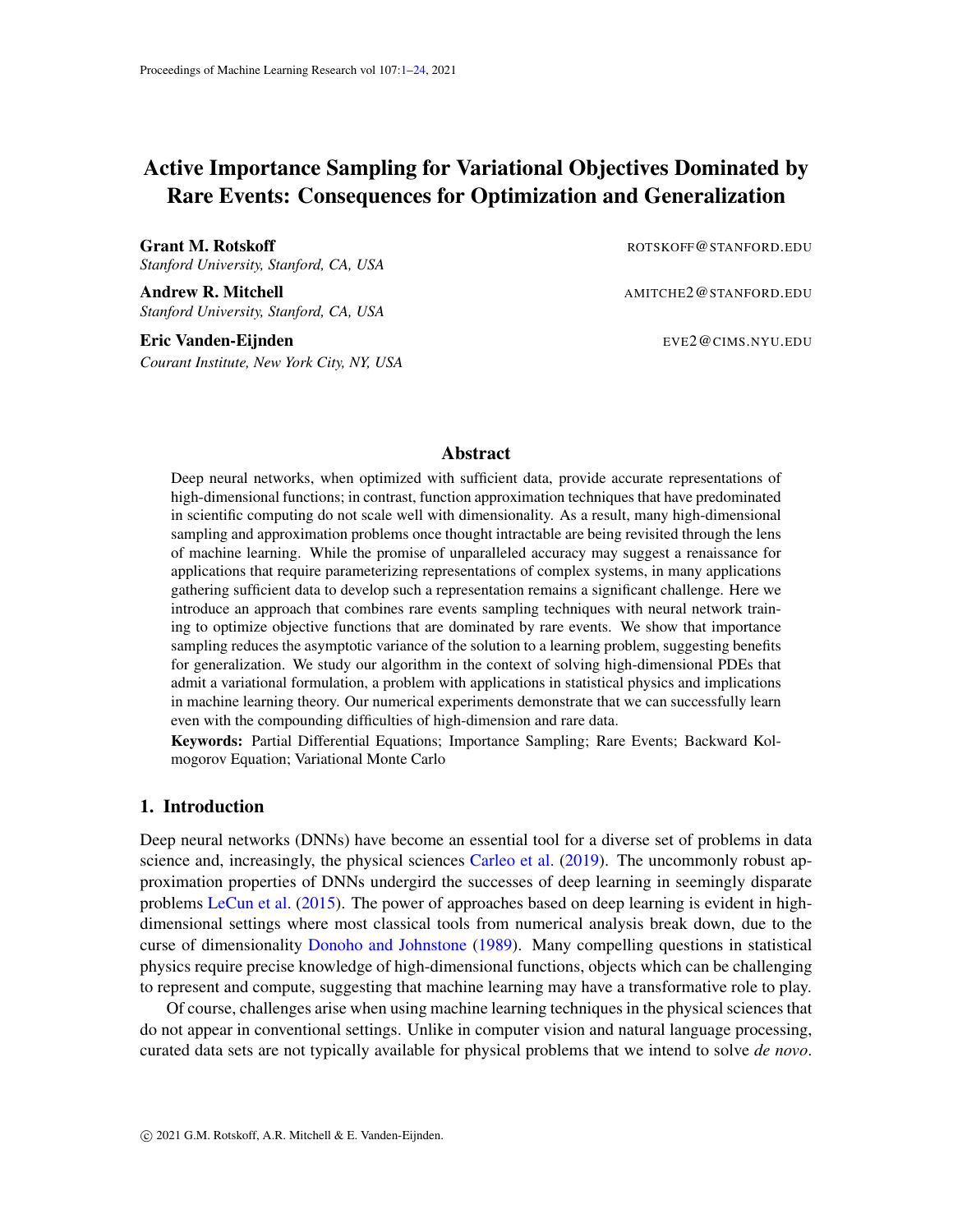The population and empirical losses were shown in in the bottom panels of Fig. [1:](#page-2-0) the latter was obtained by drawing 10<sup>4</sup> independent samples from  $Z[\frac{1}{x_1,x_2}]e^{-\beta V(x)}$  using a rejection method, resulting in the empirical distribution shown in the top right panel of Fig. [1.](#page-2-0) Here we compute an additional quantity: the variance of the estimator for the population loss if we use data sampled from  $Z_{[x_1, x_2]}^{\{7\}}e^{-\beta V(x)}$ . The result (together with the population loss) is shown in Fig. [4:](#page-19-3) when beta is large so that the energy barrier is also large in units of  $k_BT$  (here  $\beta = 1/8$ , so that the barrier is  $8k_BT$ ), the relative error on the loss becomes large in the regions close to the minimum of this loss.

Note that in this one-dimensional example, adding a regularizing term to the empirical loss improves its predictions. However this strategy will not be generically applicable to higher dimensional situations.

#### <span id="page-20-0"></span>Appendix B. Variance reduction improves generalization

**Proof** [Proof of Proposition [1\]](#page-5-2) Recall that the discrete time updates of the stochastic gradient descent dynamics are obtained from:

<span id="page-20-1"></span>
$$
\boldsymbol{\theta}^{k+1} = \boldsymbol{\theta}^k \quad \alpha \cap \boldsymbol{\theta} L_n(\boldsymbol{\theta}^k), \qquad k = 0, 1, 2, \dots \tag{B.1}
$$

Since the miniibatches are draw independently at every step and  $r_{\theta}L_n(\theta)$  is an unbiased estimator of  $\int \rho L(\theta)$ , in law [\(B.1\)](#page-20-1) is equivalent to

$$
\boldsymbol{\theta}^{k+1} = \boldsymbol{\theta}^k \quad \alpha \cap \boldsymbol{\theta} L(\boldsymbol{\theta}^k) + \frac{\alpha}{n} \cap \boldsymbol{\theta} \eta(\boldsymbol{\theta}^k), \qquad k = 0, 1, 2, \dots
$$
 (B.2)

where  $\eta$  is a random function with mean zero,  $E_{\nu} \eta(\theta) = 0$ , and covariance

$$
E_{\nu}\eta(\boldsymbol{\theta})\eta(\boldsymbol{\theta}^{\theta}) = E_{\nu}\ell(\boldsymbol{x},\boldsymbol{\theta})\ell(\boldsymbol{x},\boldsymbol{\theta}^{\theta}) \qquad L(\boldsymbol{\theta})L(\boldsymbol{\theta}^{\theta}). \tag{B.3}
$$

Let us introduce  $\boldsymbol{\theta}_n^k$  defined as

$$
\boldsymbol{\theta}_n^k = \sqrt{\frac{n}{\alpha}} \left( \boldsymbol{\theta}^k \quad \boldsymbol{\theta}^k \right) \tag{B.4}
$$

where  $\widehat{\tau} \theta^k g_{k2N_0}$  are the update from the GD scheme in [\(9\)](#page-5-0) so that

$$
\boldsymbol{\theta}_n^{k+1} = \boldsymbol{\theta}^k \quad \stackrel{D_{\overline{\alpha n}}}{}{\overline{\alpha n}} \big( \Gamma_{\boldsymbol{\theta}} L(\boldsymbol{\theta}^k + \sqrt{\alpha/n} \boldsymbol{\theta}_n^k) \quad \Gamma_{\boldsymbol{\theta}} L(\boldsymbol{\theta}^k) \big) + \stackrel{D_{\overline{\alpha}}}{\overline{\alpha}} \Gamma_{\boldsymbol{\theta}} \eta(\boldsymbol{\theta}^k + \sqrt{\alpha/n} \boldsymbol{\theta}_n^k). \tag{B.5}
$$

for  $k = 0, 1, 2, \ldots$  Taking the limit as  $n \neq 1$  shows that for each  $k \theta_n^k$  ${}_{n}^{k}$ to $\boldsymbol{\theta}^{k}$ , where  $\hat{\tau} \boldsymbol{\theta}^{k}$   $g_{k}$   $\chi$ <sub>No</sub> is the solution of the updating scheme

<span id="page-20-2"></span>
$$
\boldsymbol{\theta}^{k+1} = \boldsymbol{\theta}^k \quad \alpha H^k \boldsymbol{\theta}^k + \frac{D_{\alpha}}{\alpha} \mathbf{b}^k, \qquad k = 0, 1, 2, \dots
$$
 (B.6)

where  $H^k = r \theta r \theta L(\theta^k)$  and  $\theta^k g_{k2N_0}$  are random vector, independent for different k, with mean zero and covariance

$$
B^k = \mathbb{E}_{\nu} \boldsymbol{b}^k (\boldsymbol{b}^k)^T = \mathbb{E}_{\nu} \Gamma_{\boldsymbol{\theta}} \ell(\boldsymbol{x}, \boldsymbol{\theta}^k) (\Gamma_{\boldsymbol{\theta}} \ell(\boldsymbol{x}, \boldsymbol{\theta}^k))^T \quad \Gamma_{\boldsymbol{\theta}} L(\boldsymbol{\theta}^k) (\Gamma_{\boldsymbol{\theta}} L(\boldsymbol{\theta}^k))^T
$$
(B.7)

which we assume to be non-zero when the data set is finite.

Next note that the limiting sequence  $f \theta^k g_{k2N_0}$  can be used to deduce that

<span id="page-20-3"></span>
$$
\lim_{n \to \infty} n \mathbb{E}_D[L(\boldsymbol{\theta}^k) \quad L(\boldsymbol{\theta}^k)] = \frac{1}{2} \text{tr}[C^k H^k] \qquad \text{where} \quad C^k = \mathbb{E}_D \boldsymbol{\theta}^k (\boldsymbol{\theta}^k)^T \tag{B.8}
$$

From [\(B.6\)](#page-20-2), the tensor  $C^k$  satisfies

$$
C^{k+1} = C^k \quad \alpha H^k C^k \quad \alpha C^k H^k + \alpha^2 H^k C^k H^k + \alpha B^k \tag{B.9}
$$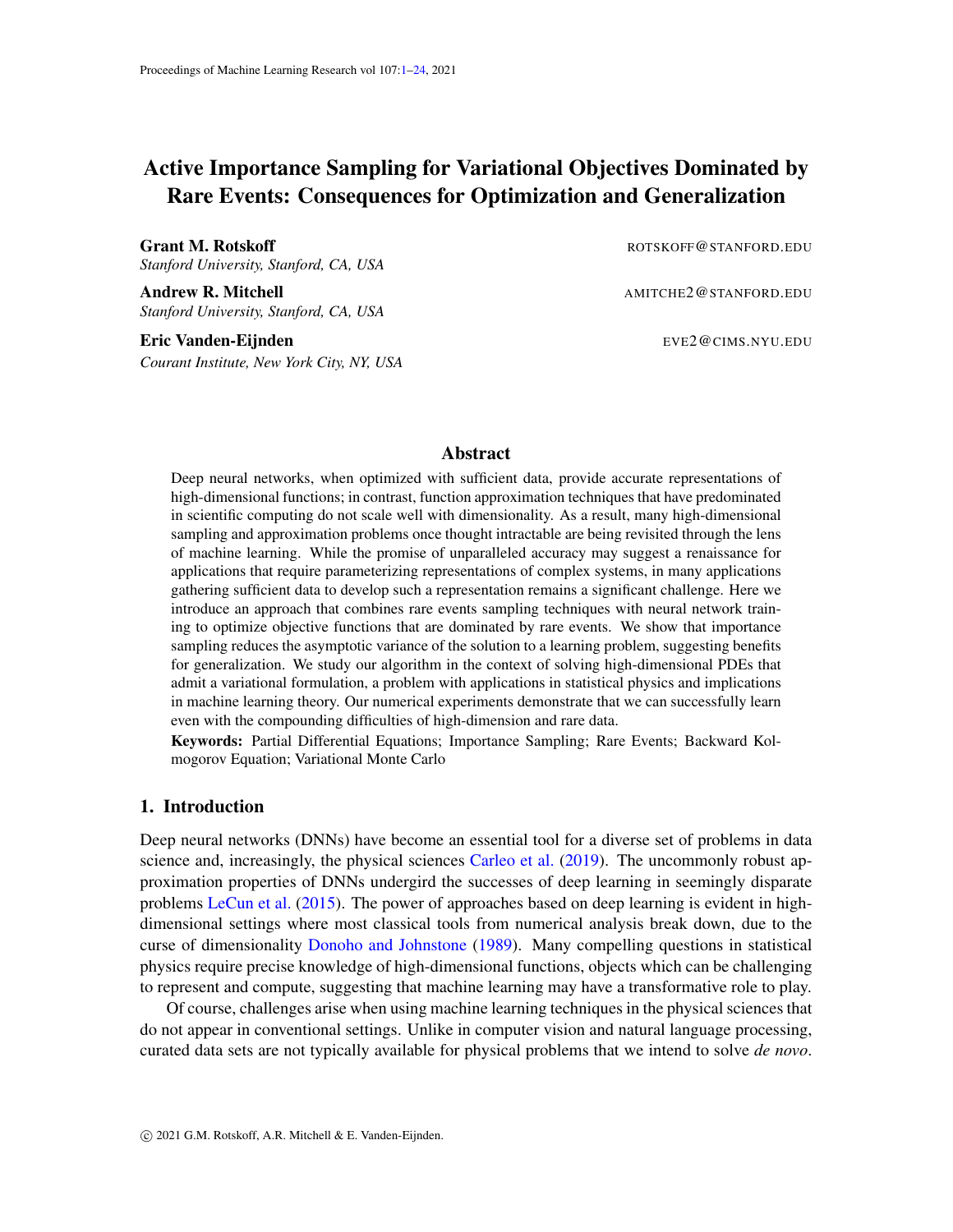with  $C^0 = 0$  which follows from  $\boldsymbol{\theta}^0 = 0$  since  $\boldsymbol{\theta}^0 = \boldsymbol{\theta}^0$ . By Assumption [2,](#page-5-0) as k ! 1,  $H^k$  ! H, which is the positive-definite tensor defined in [\(10\)](#page-5-5), and  $B^k$  !  $\overrightarrow{B}$ , which is the tensor defined in [\(13\)](#page-5-3). This guarantees that  $\lim_{k \to \infty} C^k = C$ , where C is the solution to [\(12\)](#page-5-4). From [\(B.8\)](#page-20-3), it also implies that

$$
\lim_{k \to -\infty} \lim_{n \to -\infty} n \mathbb{E}_D[L(\boldsymbol{\theta}^k) \quad L(\boldsymbol{\theta}^k)] = \lim_{k \to -\infty} \lim_{n \to -\infty} n \mathbb{E}_D[L(\boldsymbol{\theta}^k) \quad L(\boldsymbol{\theta})] = \frac{1}{2} \text{tr}[C \ H \ ] \tag{B.10}
$$

which establishes  $(11)$  and ends the proof.

Note that, from [\(B.6\)](#page-20-2), the *k*th iterate of  $\boldsymbol{\theta}^k$  is (using  $\boldsymbol{\theta}^0 = 0$  with follows from  $\boldsymbol{\theta}^0 = \boldsymbol{\theta}^0$ )

$$
\boldsymbol{\theta}^{k} = \frac{P_{\alpha} \sum_{p=0}^{k-1} \prod_{q=0}^{p} (1 - \alpha H^{q}) \boldsymbol{b}^{k-p}}{(B.11)}
$$

 $\blacksquare$ 

from which we can get more detailed information about the statistics of the sequence. Note also that, in the limit as  $\alpha$  ! 0, [\(B.6\)](#page-20-2) reduces to an SDE similar to that of an Ornstein-Uhlenbeck process.

# <span id="page-21-0"></span>Appendix C. Active sampling by reweighting

The results of Sec. [2](#page-4-1) indicate that the variance of the estimator for the gradient of the population loss dominates the generalization error. In view of this, at every step of SGD, instead of sampling the original measure  $\nu$ , an option is to sample a modified measure  $\nu$  and reweight the samples in the estimator accordingly, in such a way as to minimize the variance of this estimator. To make this concrete let  $g(x) = d\nu/d\nu$  be the Radon-Nikodym derivative of  $\nu$  with respect to  $\nu$ , assume that g is positive everywhere, and let  $f_{\mathbf{x}}^{n}$   $g_{i=1}^{n}$  be a batch of independent samples draw from  $\nu$ . Then

$$
\frac{1}{n}\sum_{i=1}^{n} \Gamma_{\theta} \ell(\boldsymbol{x}_i, \boldsymbol{\theta}) g^{-1}(\boldsymbol{x}_i)
$$
\n(C.1)

is an unbiased estimator for the gradient of population loss and the choice of  $\nu$  that minimizes the variance of this estimator, i.e. minimizes

$$
\int j\Gamma_{\theta}\ell(\boldsymbol{x},\boldsymbol{\theta})j^{2}g^{-2}(\boldsymbol{x})d\nu(\boldsymbol{x})=\int j\Gamma_{\theta}\ell(\boldsymbol{x}_{i},\boldsymbol{\theta})j^{2}g^{-1}(\boldsymbol{x}_{i})d\nu(\boldsymbol{x}),
$$
\n(C.2)

is

<span id="page-21-2"></span>
$$
d\nu(x) = g(x)d\nu(x) \qquad \text{with} \qquad g(x) = \frac{j\Gamma_{\theta}\ell(x,\theta)j}{\mathbb{E}_{\nu}j\Gamma_{\theta}\ell(\theta,j)} \tag{C.3}
$$

An obvious difficulty with this estimator is that the reweighting factor  $g(x)$  contains the factor  $E_\nu/r_\theta \ell(\theta)$ which we do not know. Still, in the context of optimization by SGD, it is useful since any unknown constant entering the gradient of the loss can be absorbed in the learning rate. To see why consider the following scheme: Starting from some initial value  $\boldsymbol{\theta}^0$ , update these parameters using the iteration rule

<span id="page-21-1"></span>
$$
\boldsymbol{\theta}^{k+1} = \boldsymbol{\theta}^k \quad \frac{\alpha}{n} \sum_{i=1}^n \frac{\Gamma \boldsymbol{\theta} \ell(\boldsymbol{x}_i, \boldsymbol{\theta}^k)}{j \Gamma \boldsymbol{\theta} \ell(\boldsymbol{x}_i, \boldsymbol{\theta}^k)} , \qquad k = 0, 1, 2, \dots
$$
 (C.4)

where the batch  $f_{\mathcal{X}_i} \mathcal{G}_{i=1}^n$  contains independent samples from

$$
d\nu_k(\boldsymbol{x}) = Z_k^{-1} j \Gamma_\theta \ell(\boldsymbol{x}, \boldsymbol{\theta}^k) j d\nu(\boldsymbol{x}) \quad \text{with} \quad Z_k = E_\nu j \Gamma_\theta \ell(\cdot, \boldsymbol{\theta}^k) j. \tag{C.5}
$$

Note that this measure can be sampled by the Metropolis-Hastings method or the Metropolis-adjusted Langevin algorithm without requiring to know its normalization factor  $Z_k$ . Under Assumption [2](#page-5-0) we can prove the following equivalent of  $(11)$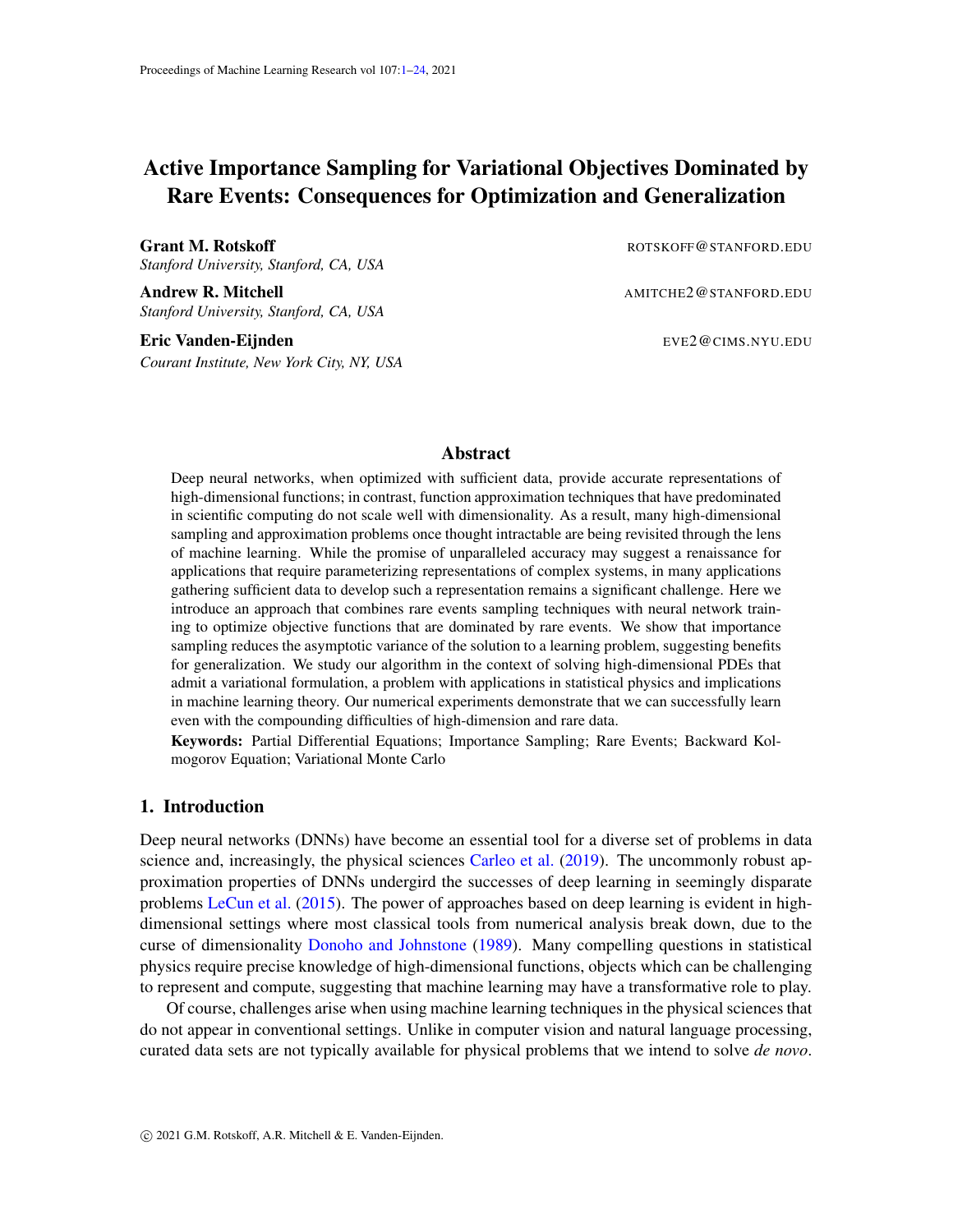**Proposition C.1** The sequence  $f\theta^k g_{k2N_0}$  obtained using the SGD update in [\(C.4\)](#page-21-1) starting from  $\theta^0 = \theta^0$ and using an independent batch of data  $\lceil \bm{x}_i g \rceil_{i=1}^n$  drawn from  $\nu^k$  at every step is such that

$$
\lim_{k \to -\infty} \lim_{n \to -\infty} n \mathbb{E}_D[L_n(\boldsymbol{\theta}^k) \quad L(\boldsymbol{\theta})] = \frac{1}{2} \alpha \, \text{tr}[C \ H] \tag{C.6}
$$

where  $\mathsf{E}_D$  denotes expectation over all the batches used to compute the sequence  $\bm{\theta}^k$ , and  $C$  *is the*  $N$  *N tensor that solves*

$$
H C + C H \quad \alpha C H C = B \tag{C.7}
$$

*Here* B~ *is*

$$
B = \int \frac{\rho \, \rho \ell(x, \theta) [\rho \, \rho \ell(x, \theta)]^T}{\int \rho \ell(x, \theta) \, \rho^2} \, d\nu \, (x) \tag{C.8}
$$

*where*

$$
d\nu(x) = Z^{-1}j\Gamma_{\theta}\ell(x,\theta) / d\nu(x) \quad \text{with} \quad Z = E_{\nu}j\Gamma_{\theta}\ell(\theta) /.
$$
 (C.9)

The proof of this proposition is similar to that of Proposition [1.](#page-5-2) For small  $\alpha$ , this shows again that the error will be controlled by  $tr B$ , which is now trivially given by

<span id="page-22-1"></span>
$$
\text{tr}\,B = 1\tag{C.10}
$$

This result may look surprising but it is a consequence of the fact that, by using [\(C.4\)](#page-21-1) we have effectively absorbed in the learning rate the unknown factor  $E_{\nu}/\rho \ell(\theta, \theta)$  entering the weights  $q(x)$  defined in [\(C.3\)](#page-21-2). If we had not done this,  $\text{tr } B~$  in [\(C.10\)](#page-22-1) would be replaced by  $\int_{-\infty}^{\infty} \int_{-\infty}^{\infty} \theta(\theta, \theta) f(x) dx$ ; this provides a point of compar-ison with the scheme discussed in Proposition [1,](#page-5-2) since from [\(13\)](#page-5-3)  $\text{tr } B = \mathbb{E}_{\nu} \int r \theta \ell ( , \theta ) f^2 = \int \mathbb{E}_{\nu} \int r \theta \ell ( , \theta ) f^2$ . Therefore we would reduce the variance.

Coming back to the scheme defined by  $(C.4)$ , one feature that makes it somewhat academic is that we still need to sample  $\nu_k$ : while this can in principle be done via the Metropolis-Hastings method or the Metropolisadjusted Langevin algorithm, we have no guarantees that this sampling will be fast—for example, even if  $\nu$  has a density  $\rho(x)$  with respect to the Hausdorff measure on, there is no guarantee that its potential

log  $\rho(x)$  will be convex or even that it will have a single minimum. For these reasons, we instead implement the alternative active importance sampling strategy based on umbrella sampling and replica exchange which we deem more robust and more widely applicable.

## <span id="page-22-0"></span>Appendix D. Approximation of the committor with a neural network

#### D.1. Representation

Neural networks (NN) offer flexibility to the representation and relative ease of optimization, making them a natural choice for a representation of the committor. For example, if we use a single hidden layer neural network with nonlinearity  $\varphi$  (e.g., ReLU) passed through a thresholding function  $\sigma$  (e.g., a sigmoid function,  $\sigma(z) = 1/(1 + e^{-z})$ ) to ensures that  $q(x) \neq [0, 1]$ ,  $\partial x \neq \mathbb{R}^d$ , this amounts to taking

<span id="page-22-2"></span>
$$
q(\boldsymbol{x}, \boldsymbol{\theta}) = \sigma \left[ \frac{1}{n} \sum_{i=1}^{n} \varphi(\boldsymbol{x}, \boldsymbol{\theta}_{i}) \right]
$$
 (D.1)

where we use  $\theta_i$  with  $i = 1, \ldots, n$  to denote the parameters in each neural units and  $\theta = (\theta_1, \ldots, \theta_n)$  to denote all of them collectively. In practice, the architecture of the neural network will be substantially more intricate than the single hidden layer network  $(D.1)$ .